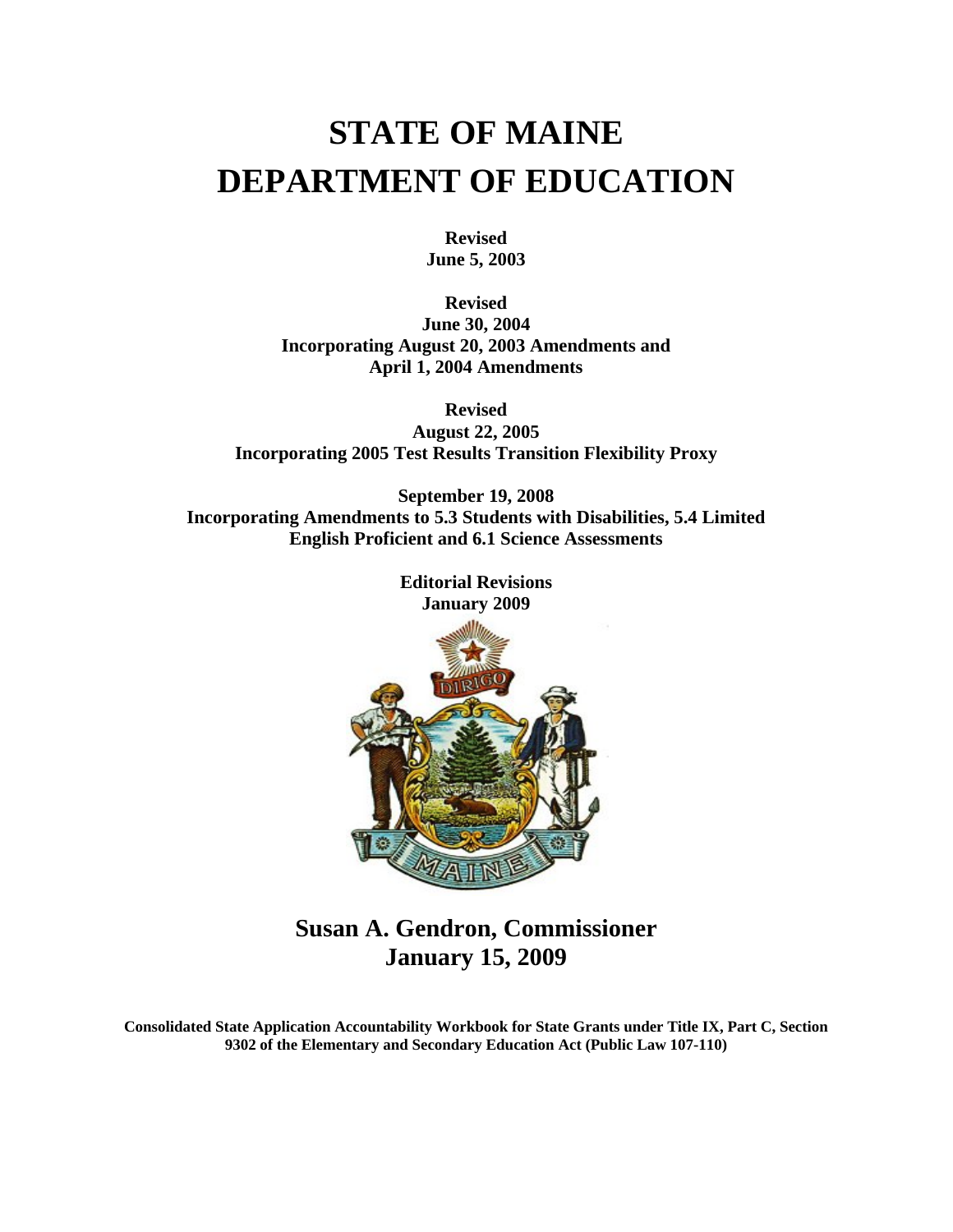# **Summary of Implementation Status for Required Elements of Maine's State Accountability Systems**

|             | <b>Status</b>                                     | <b>State Accountability System Element</b>                                                                                                                                                                                             |  |  |
|-------------|---------------------------------------------------|----------------------------------------------------------------------------------------------------------------------------------------------------------------------------------------------------------------------------------------|--|--|
|             |                                                   | <b>Principle 1: All Schools</b>                                                                                                                                                                                                        |  |  |
| $\mathbf F$ | 1.1                                               | Accountability system includes all schools and districts in the state.                                                                                                                                                                 |  |  |
| $\mathbf F$ | 1.2                                               | Accountability system holds all schools to the same criteria.                                                                                                                                                                          |  |  |
| $\mathbf F$ | 1.3                                               | Accountability system incorporates the academic achievement standards.                                                                                                                                                                 |  |  |
| $_{\rm F}$  | 1.4                                               | Accountability system provides information in a timely manner.                                                                                                                                                                         |  |  |
| $\mathbf F$ | 1.5                                               | Accountability system includes report cards.                                                                                                                                                                                           |  |  |
| $\mathbf F$ | 1.6                                               | Accountability system includes rewards and sanctions.                                                                                                                                                                                  |  |  |
|             |                                                   | <b>Principle 2: All Students</b>                                                                                                                                                                                                       |  |  |
| $\mathbf F$ | 2.1                                               | The accountability system includes all students                                                                                                                                                                                        |  |  |
| $\mathbf F$ | 2.2                                               | The accountability system has a consistent definition of full academic year.                                                                                                                                                           |  |  |
| $\mathbf F$ | 2.3                                               | The accountability system properly includes mobile students.                                                                                                                                                                           |  |  |
|             |                                                   | <b>Principle 3: Method of AYP Determinations</b>                                                                                                                                                                                       |  |  |
| $\mathbf F$ | 3.1                                               | Accountability system expects all student subgroups, public schools, and LEAs to reach proficiency by 2013-<br>14.                                                                                                                     |  |  |
| $_{\rm F}$  | 3.2                                               | Accountability system has a method for determining whether student subgroups, public schools, and LEAs<br>made adequate yearly progress.                                                                                               |  |  |
| F           | 3.2a                                              | Accountability system establishes a starting point.                                                                                                                                                                                    |  |  |
| $\mathbf F$ | 3.2 <sub>b</sub>                                  | Accountability system establishes statewide annual measurable objectives.                                                                                                                                                              |  |  |
| $\mathbf F$ | 3.2c                                              | Accountability system establishes intermediate goals.                                                                                                                                                                                  |  |  |
|             |                                                   | <b>Principle 4: Annual Decisions</b>                                                                                                                                                                                                   |  |  |
| F           | 4.1                                               | The accountability system determines annually the progress of schools and districts.                                                                                                                                                   |  |  |
|             |                                                   | <b>Principle 5: Subgroup Accountability</b>                                                                                                                                                                                            |  |  |
| F           | 5.1                                               | The accountability system includes all the required student subgroups.                                                                                                                                                                 |  |  |
| $\mathbf F$ | 5.2                                               | The accountability system holds schools and LEAs accountable for the progress of student subgroups.                                                                                                                                    |  |  |
| $\mathbf F$ | 5.3                                               | The accountability system includes students with disabilities.                                                                                                                                                                         |  |  |
| F           | 5.4                                               | The accountability system includes limited English proficient students.                                                                                                                                                                |  |  |
| F           | 5.5                                               | The State has determined the minimum number of students sufficient to yield statistically reliable information<br>for each purpose for which disaggregated data are used.                                                              |  |  |
| F           | 5.6                                               | The State has strategies to protect the privacy of individual students in reporting achievement results and in<br>determining whether schools and LEAs are making adequate yearly progress on the basis of disaggregated<br>subgroups. |  |  |
|             | <b>Principle 6: Based on Academic Assessments</b> |                                                                                                                                                                                                                                        |  |  |
| $\mathbf F$ | 6.1                                               | Accountability system is based primarily on academic assessments.                                                                                                                                                                      |  |  |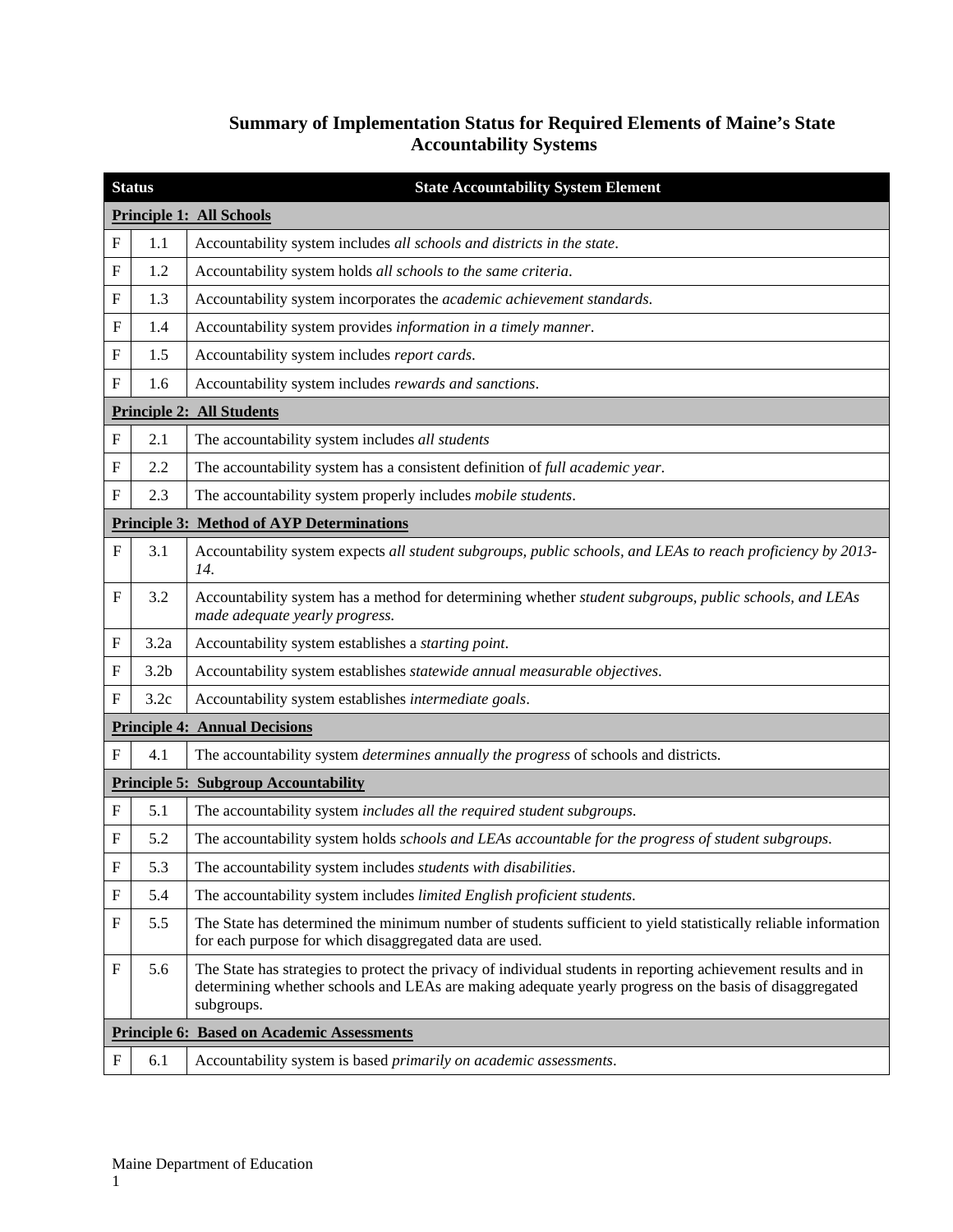|                   | <b>Principle 7: Additional Indicators</b>                                        |                                                                                                                                                 |  |  |
|-------------------|----------------------------------------------------------------------------------|-------------------------------------------------------------------------------------------------------------------------------------------------|--|--|
| $\mathbf{F}$      | 7.1                                                                              | Accountability system includes <i>graduation rate for high schools</i> .                                                                        |  |  |
| F                 | 7.2                                                                              | Accountability system includes an <i>additional academic indicator for elementary and middle schools</i> .                                      |  |  |
| F                 | 7.3                                                                              | Additional indicators are valid and reliable.                                                                                                   |  |  |
|                   | <b>Principle 8: Separate Decisions for Reading/Language Arts and Mathematics</b> |                                                                                                                                                 |  |  |
| F                 | 8.1                                                                              | Accountability system holds students, schools and districts separately accountable for <i>reading/language arts</i><br>and <i>mathematics</i> . |  |  |
|                   | <b>Principle 9: System Validity and Reliability</b>                              |                                                                                                                                                 |  |  |
| $\mathbf F$       | 9.1                                                                              | Accountability system produces <i>reliable decisions</i> .                                                                                      |  |  |
| $\mathbf{F}$      | 9.2                                                                              | Accountability system produces valid decisions.                                                                                                 |  |  |
| $\mathbf{F}$      | 9.3                                                                              | State has a plan for addressing <i>changes in assessment and student population</i> .                                                           |  |  |
|                   | <b>Principle 10: Participation Rate</b>                                          |                                                                                                                                                 |  |  |
| $\mathbf F$       | 10.1                                                                             | Accountability system has a means for calculating the <i>rate of participation</i> in the statewide assessment.                                 |  |  |
| $\mathbf{F}$<br>P | 10.2                                                                             | Accountability system has a means for applying the 95% assessment criteria to student subgroups and small<br>schools.                           |  |  |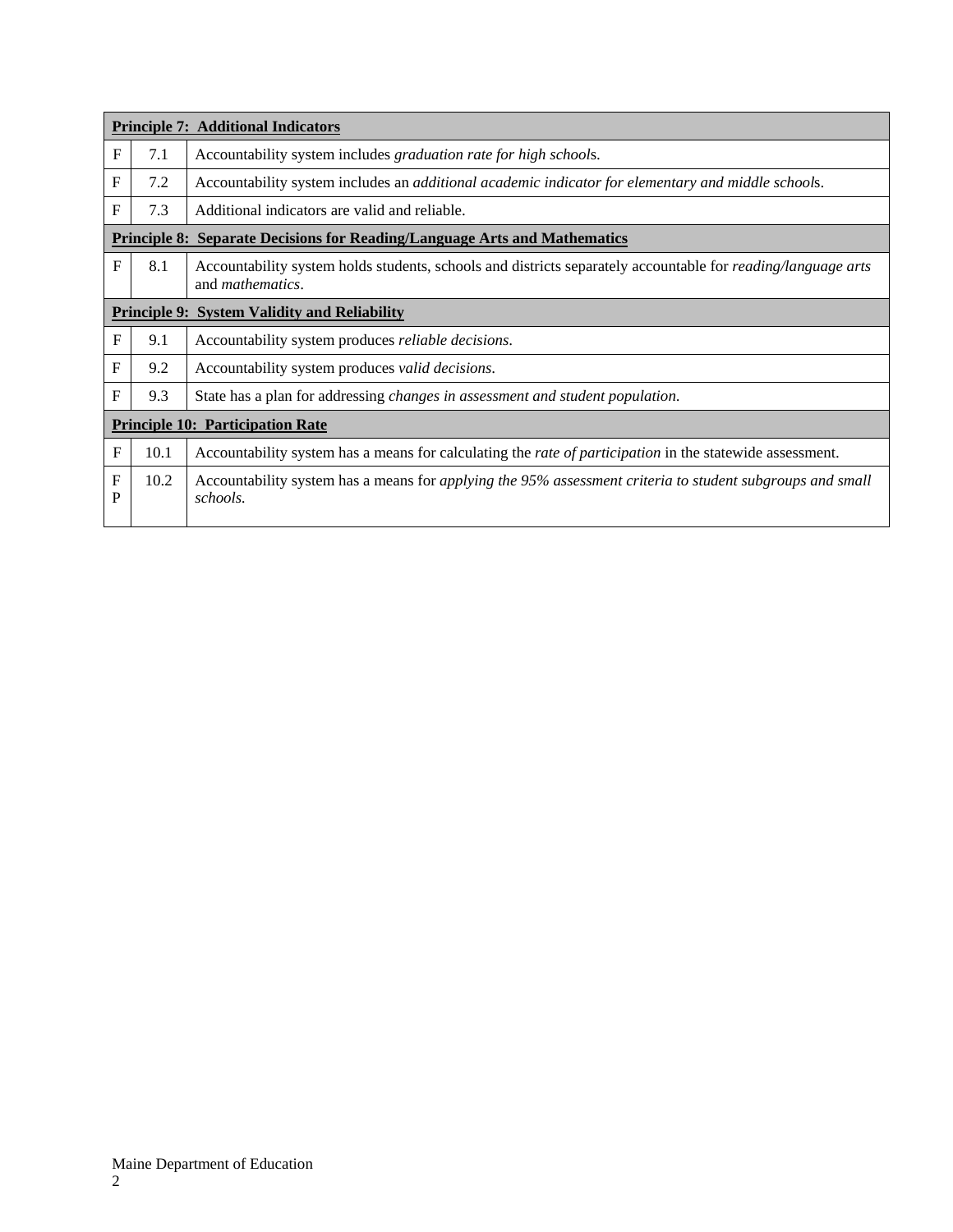**PRINCIPLE 1. A SINGLE STATEWIDE ACCOUNTABILITY SYSTEM APPLIED TO ALL PUBLIC SCHOOLS AND LEAS.**

| <b>CRITICAL ELEMENT</b>                                                                                        | <b>EXAMPLES FOR</b><br><b>MEETING STATUTORY REQUIREMENTS</b>                                                                                                                                                                                                                                                                                                                                                                                                                                                                                                                                                                                                                    | <b>EXAMPLES OF NOT</b><br><b>MEETING REQUIREMENTS</b>                                                                                                                                                                         |
|----------------------------------------------------------------------------------------------------------------|---------------------------------------------------------------------------------------------------------------------------------------------------------------------------------------------------------------------------------------------------------------------------------------------------------------------------------------------------------------------------------------------------------------------------------------------------------------------------------------------------------------------------------------------------------------------------------------------------------------------------------------------------------------------------------|-------------------------------------------------------------------------------------------------------------------------------------------------------------------------------------------------------------------------------|
| 1.1 How does the State<br><b>Accountability System</b><br>include every public school<br>and LEA in the State? | Every public school and LEA is required to<br>make adequate yearly progress and is<br>included in the State Accountability System.<br>State has a definition of "public school" and<br>"LEA" for AYP accountability purposes.<br>• The State Accountability System<br>produces AYP decisions for all public<br>schools, including public schools with<br>variant grade configurations (e.g., K-12),<br>public schools that serve special<br>populations (e.g., alternative public<br>schools, juvenile institutions, state public<br>schools for the blind) and public charter<br>schools. It also holds accountable public<br>schools with no grades assessed (e.g., K-<br>2). | A public school or LEA is not<br>required to make adequate<br>yearly progress and is not<br>included in the State<br>Accountability System.<br>State policy systematically<br>excludes certain public<br>schools and/or LEAs. |
|                                                                                                                | STATE RESPONSE AND STATE ACTIVITIES FOR MEETING REQUIREMENTS                                                                                                                                                                                                                                                                                                                                                                                                                                                                                                                                                                                                                    |                                                                                                                                                                                                                               |

Maine's Accountability System includes every public school and SAU in the state. The definition of public school and SAU for AYP accountability purposes is the same as Basic School Approval specified in 05-071 CMR Ch. 125 Section 2.2.2. Maine's accountability system is based on holding an SAU accountable for the performance of each school in the unit. If a school is identified based on performance for one content area, the performance of the entire school administrative unit is reviewed. A school with no grades assessed under *NCLBA*, such as a K-2 school, is assessed based on the status of the school their students will attend (feeder pattern). Maine will "back-map" performance data when there is insufficient data to make AYP determinations. The term "back map" in this context refers to the routing of accountability data to the school which the student attended in the prior year(s). In the absence of a distinct feeder pattern, students are tracked back based upon the K-2 attendance site of the majority of the students. If a receiving school is identified as not having met AYP, the feeder school does not meet AYP.

# **Additional Sources of Information**

*State Accountability Manual-2008, Section 1.4* 

# **Regulatory Reference**

*05-071 CMR Ch. 125, Section 2.2.2 and 2.2.3*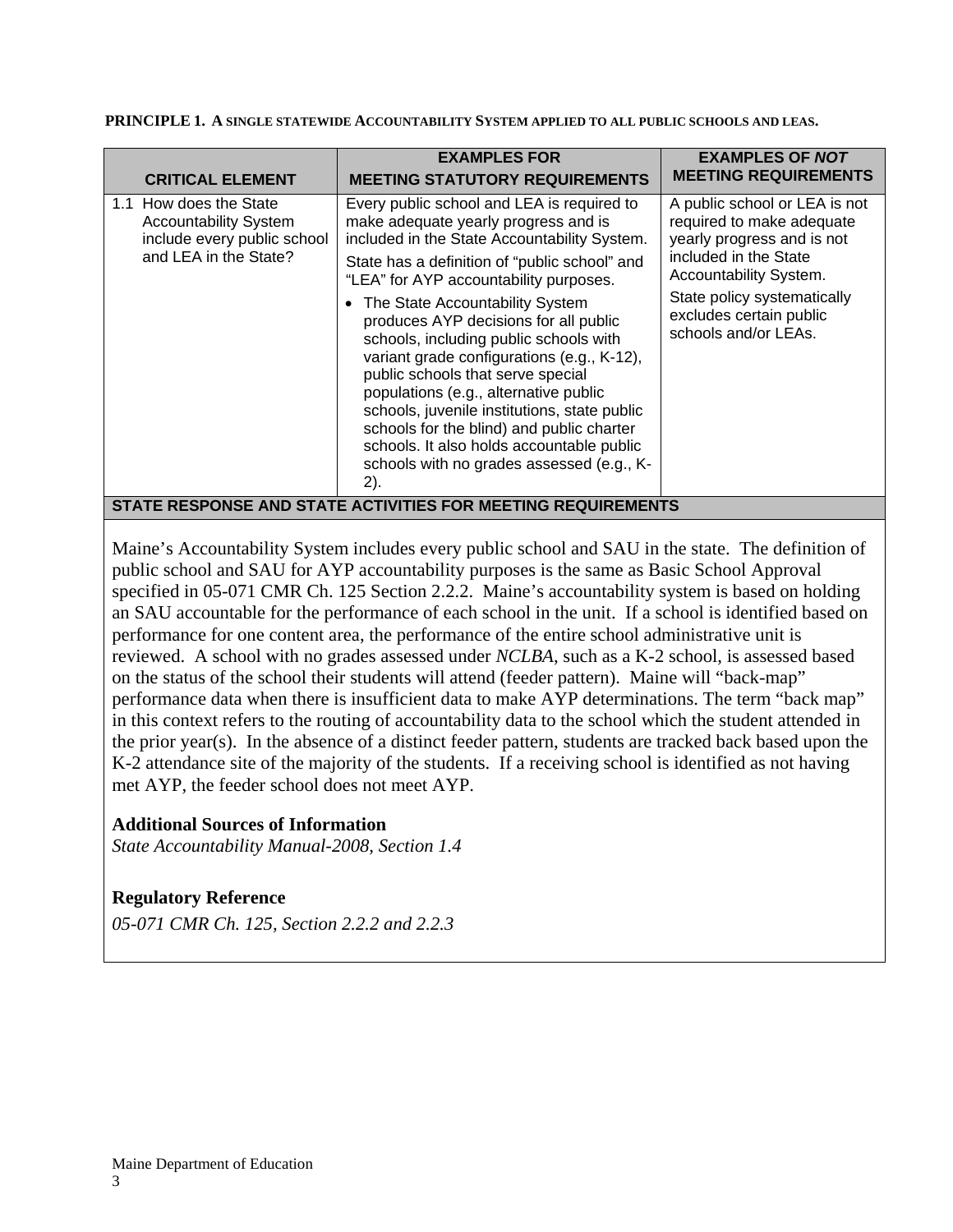| <b>CRITICAL ELEMENT</b>                                                                                                                                                      | <b>EXAMPLES FOR</b><br><b>MEETING STATUTORY REQUIREMENTS</b>                                                                                                                                                                                                                                                                                                                                                                                            | <b>EXAMPLES OF NOT</b><br><b>MEETING REQUIREMENTS</b> |  |
|------------------------------------------------------------------------------------------------------------------------------------------------------------------------------|---------------------------------------------------------------------------------------------------------------------------------------------------------------------------------------------------------------------------------------------------------------------------------------------------------------------------------------------------------------------------------------------------------------------------------------------------------|-------------------------------------------------------|--|
| 1.3 Does the State have, at a<br>minimum, a definition of<br>basic, proficient and<br>advanced student<br>achievement levels in<br>reading/language arts and<br>mathematics? | State has defined three levels of student<br>achievement: basic, proficient and advanced.<br>Student achievement levels of <i>proficient</i> and<br>advanced determine how well students are<br>mastering the materials in the State's<br>academic content standards; and the basic<br>level of achievement provides complete<br>information about the progress of lower-<br>achieving students toward mastering the<br>proficient and advanced levels. | Standards do not meet the<br>legislated requirements. |  |
| STATE RESPONSE AND STATE ACTIVITIES FOR MEETING REQUIREMENTS                                                                                                                 |                                                                                                                                                                                                                                                                                                                                                                                                                                                         |                                                       |  |

Maine has received Full Approval (Briggs, April 2008) by the USDE for its standards and assessment system for use in making AYP determinations. The evidence presented to Peer Reviewers demonstrated the state's assessments had rigorous academic achievement standards. These achievement standards were established using valid, technically sophisticated procedures that reflect the achievement continuum articulated with the academic content standards (Maine's *Learning Results*- MLRs). After extensive discussion in 1999, it was decided that there would be four achievement levels entitled "Does Not Meet the Standards," "Partially Meets the Standards," "Meets the Standards," and "Exceeds the Standards." These achievement level names were established with extensive participation of educators and citizens. The achievement level descriptors were developed following extensive discussions that deliberately rejected "Proficient" as a label since Maine's goal was for better performance than proficiency. For making federal AYP determinations, the state defines "proficiency" as any student receiving an achievement level of "Meets the Standards" or "Exceeds the Standards" on any of the MeCAS assessments (not including ACCESS for ELLs©) used for federal accountability; as with the achievement levels, proficiency is determined separately for reading and mathematics. Note: Maine's alternate assessment (Personalized Alternative Assessment Portfolio-PAAP) uses the achievement level terminology for below proficient as either (a) "Attempting Work Based on the Standards" or (b) "Emerging Toward the Standards".

# **Additional Sources of Information**

*MeCAS Technical Manual-2008*,Part I, Appendix L; Part II, Appendix H; Part III, Section V *State Accountability Manual-2008, Section 1.1*  USDE Approval Letter (April 2008)

# **Regulatory Reference**

*05-071 CMR Ch.127, Section 2.25 and 4.01*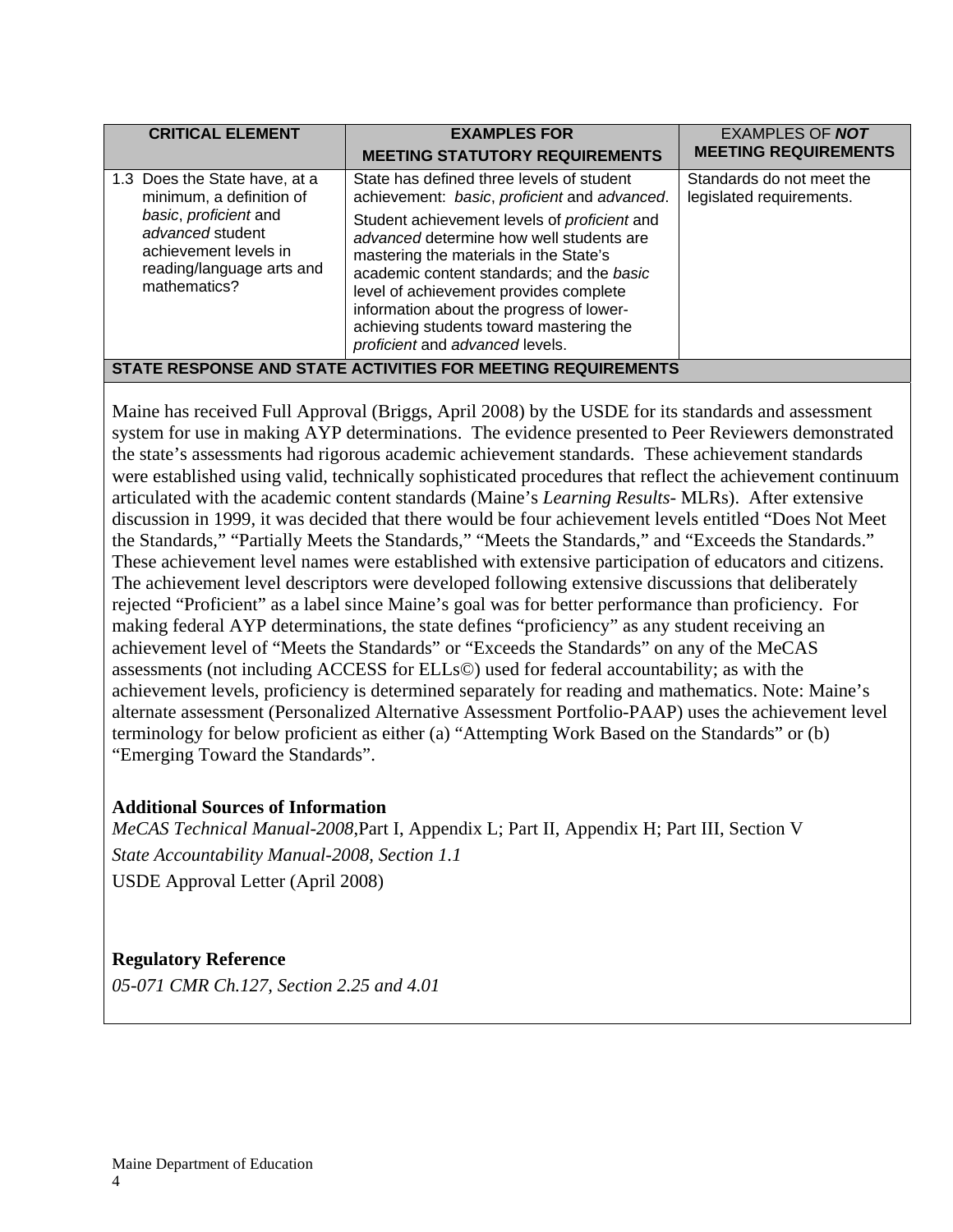| <b>CRITICAL ELEMENT</b>                                                                                                              | <b>EXAMPLES FOR</b><br><b>MEETING STATUTORY REQUIREMENTS</b>                                                                                                                                                                                                                                                                                                                                                                                 | <b>EXAMPLES OF NOT</b><br><b>MEETING REQUIREMENTS</b>                                                                                            |  |
|--------------------------------------------------------------------------------------------------------------------------------------|----------------------------------------------------------------------------------------------------------------------------------------------------------------------------------------------------------------------------------------------------------------------------------------------------------------------------------------------------------------------------------------------------------------------------------------------|--------------------------------------------------------------------------------------------------------------------------------------------------|--|
| 1.4 How does the State provide<br>accountability and adequate<br>yearly progress decisions<br>and information in a timely<br>manner? | State provides decisions about adequate<br>yearly progress in time for LEAs to<br>implement the required provisions before the<br>beginning of the next academic year.<br>State allows enough time to notify parents<br>about public school choice or supplemental<br>educational service options, time for parents<br>to make an informed decision, and time to<br>implement public school choice and<br>supplemental educational services. | Timeline does not provide<br>sufficient time for LEAs to fulfill<br>their responsibilities before the<br>beginning of the next academic<br>year. |  |
| STATE RESPONSE AND STATE ACTIVITIES FOR MEETING REQUIREMENTS                                                                         |                                                                                                                                                                                                                                                                                                                                                                                                                                              |                                                                                                                                                  |  |

The MeCAS assessments (not including ACCESS for ELLs©) are administered during several "windows" between March and June of each year for the MEA (3-8) and MHSA (11) assessments. Maine's alternate assessment (Personalized Alternate Assessment Portfolio-PAAP) collects achievement information using standardized tasks throughout the year and culminates each year in a scoring event typically scheduled in mid-May. Assessment results from the MeCAS arrive at the MDOE during June and July. Preliminary AYP determinations are calculated prior to the beginning of the subsequent year for all Title I (including those identified as Continuous Improvement Priority Schools-CIPS) schools. Parents are informed of the status of their child's school and subgroup performance annually, at least two weeks prior to the start of the school year. In some cases, the appeal process changes the preliminary subgroup, school, or SAU accountability status for the given year; however, sanctions implemented remain in place until the subsequent school year. The necessity for preliminary scores being calculated will end once the state switches to the NeCAP because results will be received in late winter rather than mid-summer).

# **Additional Sources of Information**

*State Accountability Manual-2008, Sections 1.1 and 3.1*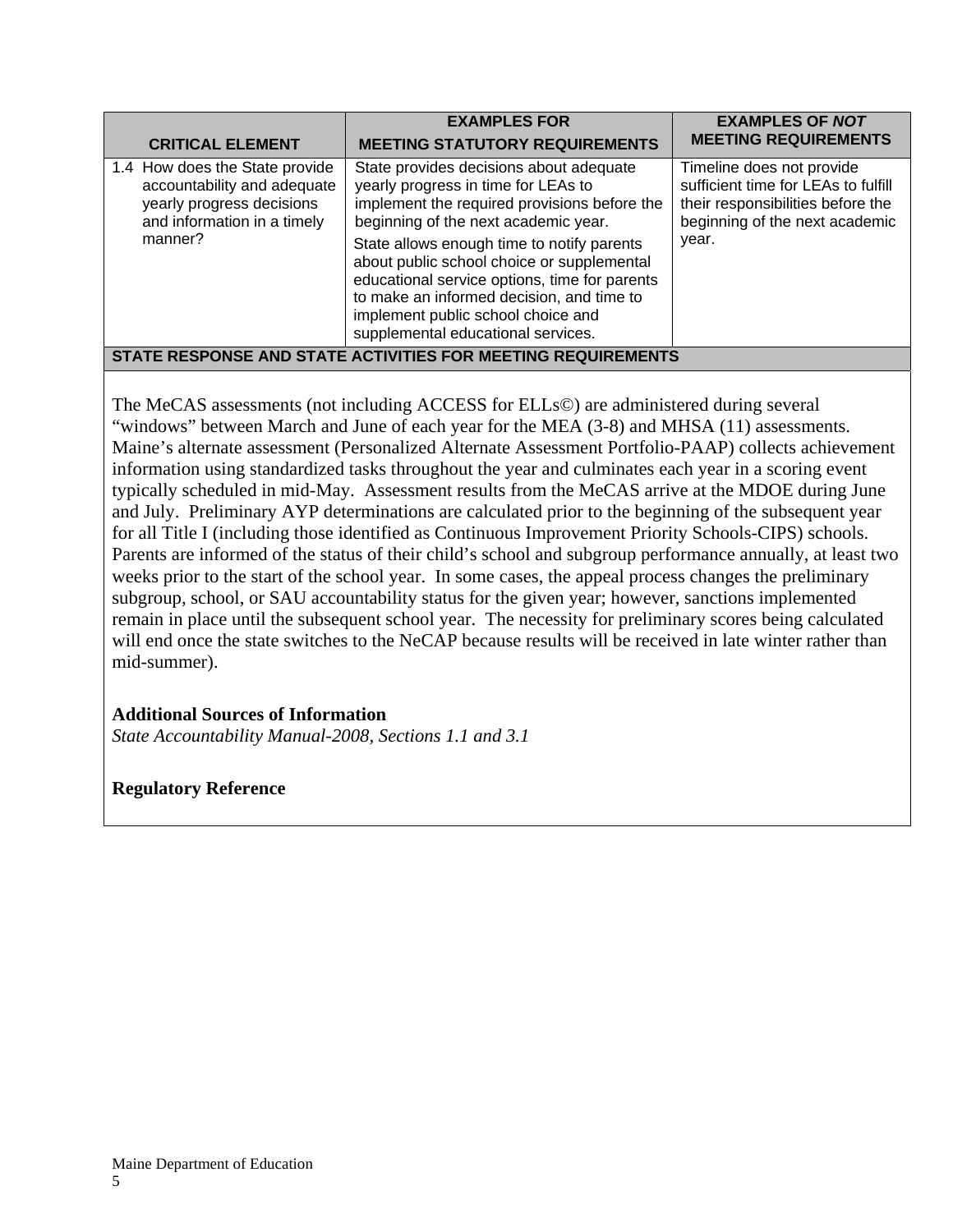| <b>CRITICAL ELEMENT</b>                                                       | <b>EXAMPLES FOR</b><br><b>MEETING STATUTORY REQUIREMENTS</b>                                                                 | <b>EXAMPLES OF NOT</b><br><b>MEETING REQUIREMENTS</b>                        |  |
|-------------------------------------------------------------------------------|------------------------------------------------------------------------------------------------------------------------------|------------------------------------------------------------------------------|--|
| 1.5 Does the State<br><b>Accountability System</b><br>produce an annual State | The State Report Card includes all the<br>required data elements [see Appendix A for<br>the list of required data elements]. | The State Report Card does not<br>include all the required data<br>elements. |  |
| <b>Report Card?</b>                                                           | The State Report Card is available to the<br>public at the beginning of the academic year.                                   | The State Report Card is not<br>available to the public.                     |  |
|                                                                               | The State Report Card is accessible in<br>languages of major populations in the State,<br>to the extent possible.            |                                                                              |  |
|                                                                               | Assessment results and other academic<br>indicators (including graduation rates) are<br>reported by student subgroups        |                                                                              |  |
| STATE RESPONSE AND STATE ACTIVITIES FOR MEETING REQUIREMENTS                  |                                                                                                                              |                                                                              |  |

The accountability system produces an annual State Report Card following NCLB regulations, containing the following items: (a) the state assessment results over two years in reading and mathematics, (b) the state AYP report, and (c) state-level Maine teacher quality data. The State Report Card, containing all required data elements, can be found before the beginning of the academic year at: http://www.maine.gov/education/nclb/reportcard/

## **Additional Sources of Information**

*State Accountability Manual-2008, Sections 1.1 and 3.1*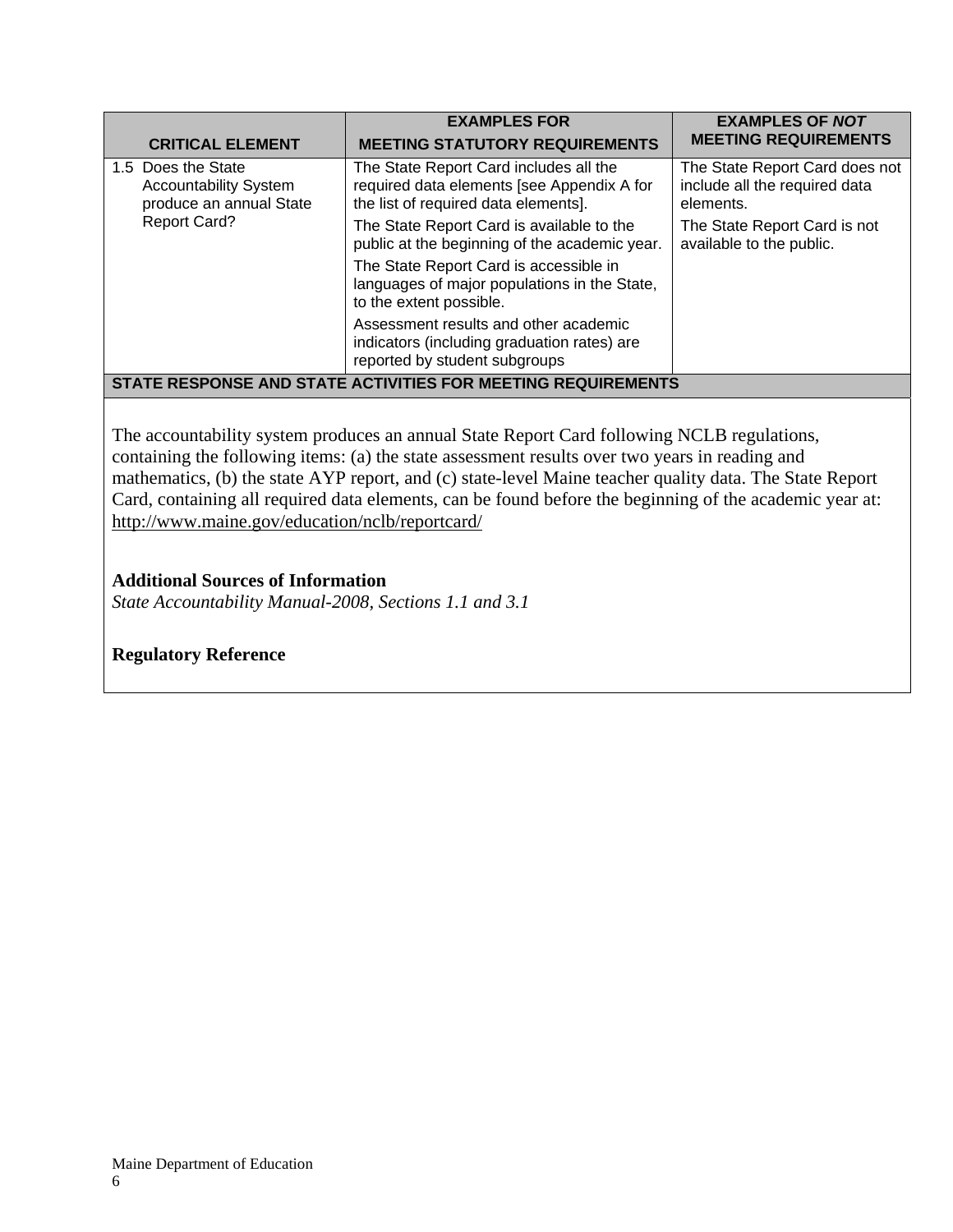| <b>CRITICAL ELEMENT</b>                                                                                                    | <b>EXAMPLES FOR</b><br><b>MEETING STATUTORY REQUIREMENTS</b>                                                                                                                                                                                          | <b>EXAMPLES OF NOT</b><br><b>MEETING REQUIREMENTS</b>                                                                    |
|----------------------------------------------------------------------------------------------------------------------------|-------------------------------------------------------------------------------------------------------------------------------------------------------------------------------------------------------------------------------------------------------|--------------------------------------------------------------------------------------------------------------------------|
| 1.6 How does the State<br><b>Accountability System</b><br>include rewards and<br>sanctions for public schools<br>and LEAs? | State uses one or more types of rewards and<br>sanctions, where the criteria are:<br>Set by the State;<br>$\bullet$<br>Based on adequate yearly progress<br>٠<br>decisions; and,<br>Applied uniformly across public<br>$\bullet$<br>schools and LEAs. | State does not implement<br>rewards or sanctions for<br>public schools and LEAs<br>based on adequate yearly<br>progress. |
|                                                                                                                            | STATE RESPONSE AND STATE ACTIVITIES FOR MEETING REQUIREMENTS                                                                                                                                                                                          |                                                                                                                          |

The state accountability system makes annual AYP determinations for all schools and SAUs. Schools and SAUs that do not make AYP for two years are identified as Continuous Improvement Priority Schools/SAUs (CIPS). This term is used because identified schools/SAUs are the lowest performing and slowest improving schools or SAUs in the state and therefore represent the highest priority for state intervention to improve student performance.

A1. Sanctions (applied to Title I schools only)

- 1. When a school or SAU does not reach the AYP target for two consecutive years in reading, mathematics, or other Academic Indicator (OAI), it is identified as a CIPS school or SAU, and the timeline begins for federal sanctions.
- 2. Once a Title I school or SAU is identified as a CIPS, the school/SAU receives assistance/sanctions in accordance with applicable NCLB requirements.
- A2. Sanctions (applied to non-Title I schools/SAUs only)

 The state legislature is proposing a plan of action authorizing consequences and support for underperforming schools (regardless of their Title I, Part A subgrantee status).

B. Rewards and Recognition

Maine's *Quality Assurance Plan-Transitions to 2010* scheduled for final approval by the Commissioner will include provisions to recognize schools and SAUs demonstrating improved performance in student achievement. Implementation of the aforementioned plan this spring will allow for public recognition after the conclusion of the current (2008-09) school year.

# **Additional Sources of Information**

*State Accountability Manual-2008, Section 4.1* 

.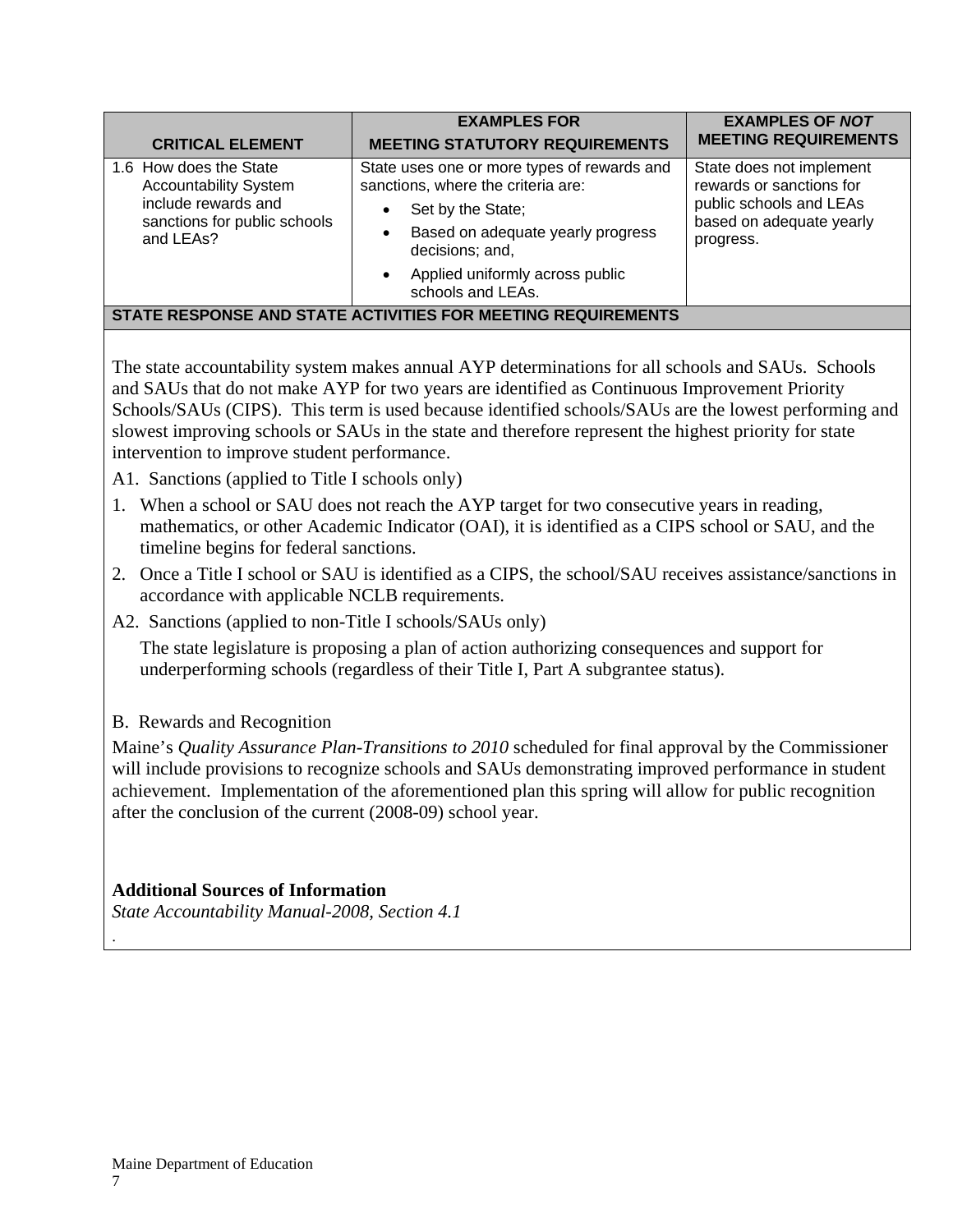|                                                              | <b>EXAMPLES FOR</b>                                                                                                                                                    | <b>EXAMPLES OF NOT</b>                                                                                                 |  |
|--------------------------------------------------------------|------------------------------------------------------------------------------------------------------------------------------------------------------------------------|------------------------------------------------------------------------------------------------------------------------|--|
| <b>CRITICAL ELEMENT</b>                                      | <b>MEETING STATUTORY REQUIREMENTS</b>                                                                                                                                  | <b>MEETING REQUIREMENTS</b>                                                                                            |  |
| 2.1 How does the State<br><b>Accountability System</b>       | All students in the State are included in the<br>State Accountability System.                                                                                          | Public school students exist in<br>the State for whom the State<br><b>Accountability System makes</b><br>no provision. |  |
| include all students in the<br>State?                        | The definitions of "public school" and "LEA"<br>account for all students enrolled in the<br>public school district, regardless of program<br>or type of public school. |                                                                                                                        |  |
| STATE RESPONSE AND STATE ACTIVITIES FOR MEETING REQUIREMENTS |                                                                                                                                                                        |                                                                                                                        |  |

#### **PRINCIPLE 2. ALL STUDENTS ARE INCLUDED IN THE STATE ACCOUNTABILITY SYSTEM.**

All students enrolled in public schools and SAUs, as defined in Critical Element 1.1, are included in Maine's Accountability system, as follows:

- Through school subgroup performance;
- Through school performance;
- Through SAU performance; or,
- Through statewide subgroup performance.

All students are required to participate in the MeCAS. Non-English speaking students who are new (first year in the United States) participate in the ACCESS for ELLs©. Their participation in ACCESS for ELLs© counts as having participated in the MeCAS reading assessment only. These students must participate in the mathematics portion of the MeCAS. The MDOE uses quality control procedures, including those implemented by the assessment contractors, to ensure that there is no systematic exclusion of students occurring in any given year. Safeguards are used to verify student enrollment in a Maine school and that these data are accounted for in both the assessment and accountability results. The state has established operational procedures to ensure that all students, regardless of their program placement or type of public school, are included in the accountability system. This includes, but is not limited to, students adjudicated to a juvenile detention center, alternative school or intervention program.

# **Additional Sources of Information**

*State Accountability Manual-2008,Section 3.2 MEA/MHSA Operational Procedures Manual-2008* 

# **Regulatory Reference**

*05-071 CMR Ch. 127 Section 4.01*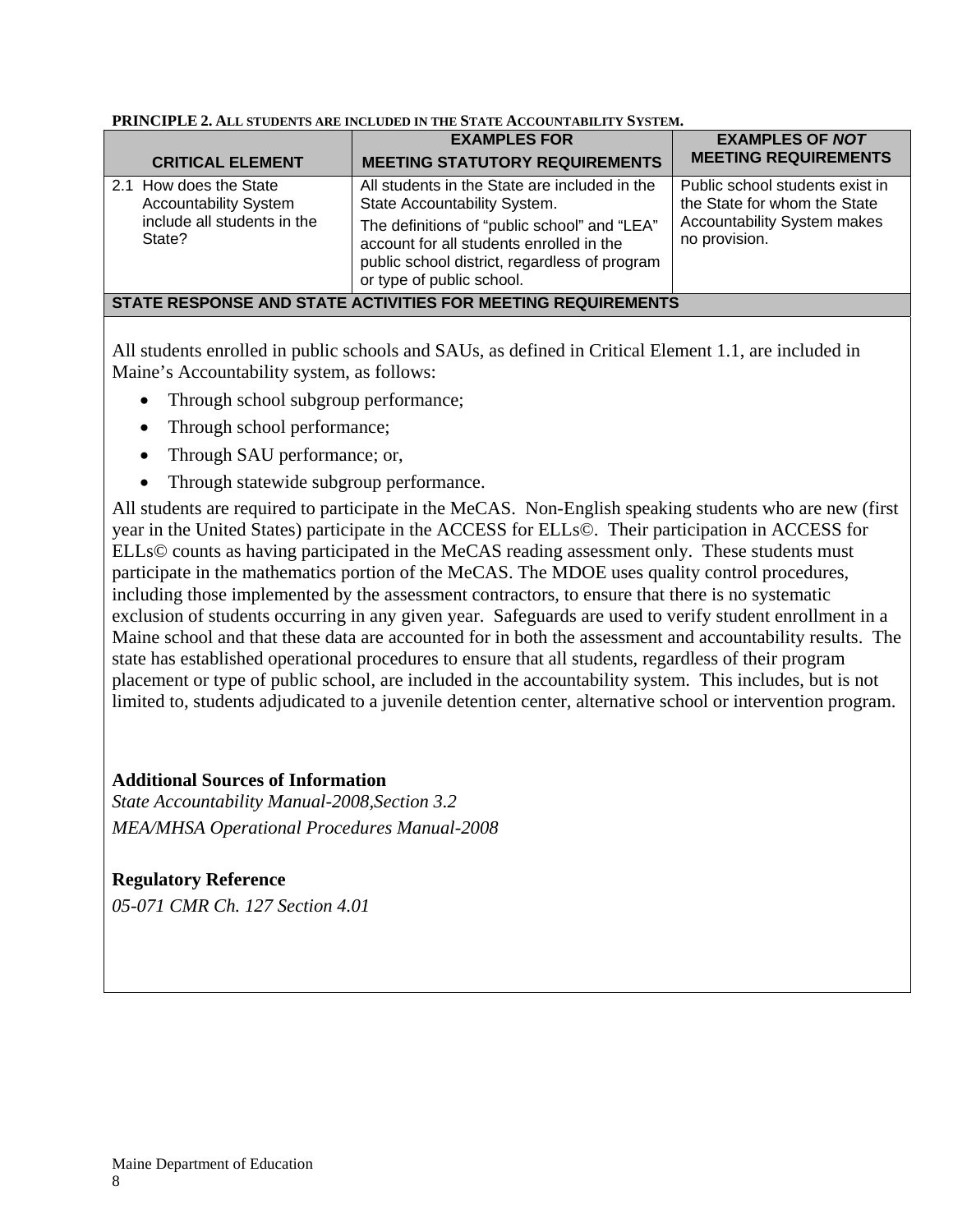| <b>CRITICAL ELEMENT</b>                                                                                | <b>EXAMPLES FOR</b><br><b>MEETING STATUTORY REQUIREMENTS</b>                                                                                                                                                        | <b>EXAMPLES OF NOT</b><br><b>MEETING REQUIREMENTS</b>                                                                                                                                                                                                                    |  |
|--------------------------------------------------------------------------------------------------------|---------------------------------------------------------------------------------------------------------------------------------------------------------------------------------------------------------------------|--------------------------------------------------------------------------------------------------------------------------------------------------------------------------------------------------------------------------------------------------------------------------|--|
| 2.2 How does the State define<br>"full academic year" for<br>identifying students in AYP<br>decisions? | The State has a definition of "full academic"<br>year" for determining which students are to<br>be included in decisions about AYP.<br>The definition of full academic year is<br>consistent and applied statewide. | LEAs have varying definitions<br>of "full academic year."<br>The State's definition excludes<br>students who must transfer<br>from one district to another as<br>they advance to the next grade.<br>The definition of full academic<br>year is not applied consistently. |  |
| STATE RESPONSE AND STATE ACTIVITIES FOR MEETING REQUIREMENTS                                           |                                                                                                                                                                                                                     |                                                                                                                                                                                                                                                                          |  |

In Maine, Full Academic Year (FAY) is defined as being enrolled continuously in a school, SAU, and/or state from a date on or before October 1 in the academic year of testing through the date of testing. This definition is consistent and applied state-wide. The MDOE implements a series of quality assurance structures within the agency to monitor the impact of the FAY business rule. Empirical evidence is used to inform program monitoring conducted as part of the MDOE's fiduciary responsibility to ensure the ESEA, the IDEA, and other programs are being implemented by subgrantees in accordance to state and federal regulations.

# **Additional Sources of Information**

*State Accountability Manual-2008, Section 4 (Quality Assurance) State Accountability Manual-2008, Section 3 (FAY business rule)*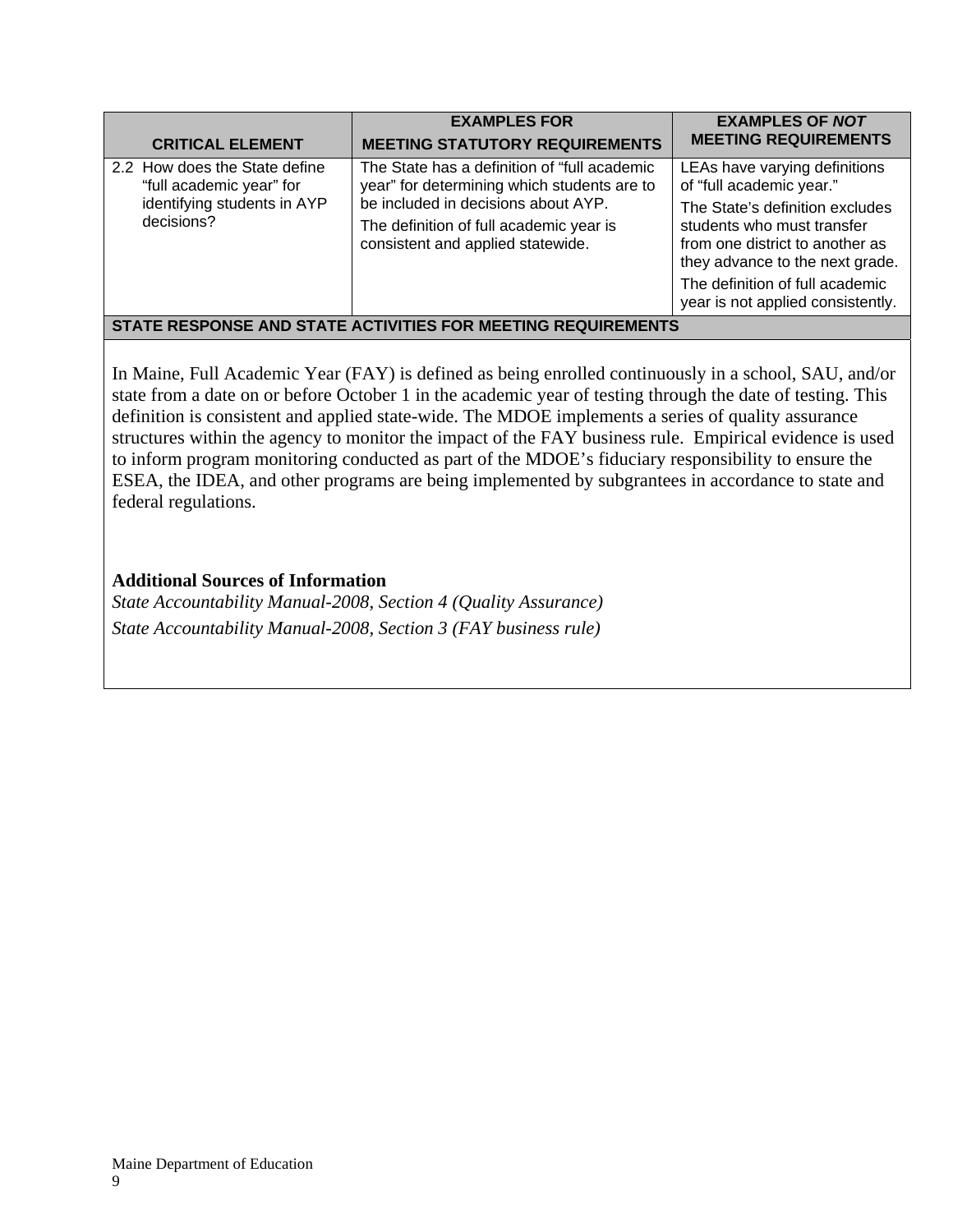| <b>CRITICAL ELEMENT</b>                                                                                                                                               | <b>EXAMPLES FOR</b><br><b>MEETING STATUTORY REQUIREMENTS</b>                                                                                                                                                                                                                                                              | <b>EXAMPLES OF NOT</b><br><b>MEETING REQUIREMENTS</b>                                                                                                                                                                                                                                                                                                                                                                                                                                    |  |
|-----------------------------------------------------------------------------------------------------------------------------------------------------------------------|---------------------------------------------------------------------------------------------------------------------------------------------------------------------------------------------------------------------------------------------------------------------------------------------------------------------------|------------------------------------------------------------------------------------------------------------------------------------------------------------------------------------------------------------------------------------------------------------------------------------------------------------------------------------------------------------------------------------------------------------------------------------------------------------------------------------------|--|
| 2.3 How does the State<br><b>Accountability System</b><br>determine which students<br>have attended the same<br>public school and/or LEA for<br>a full academic year? | State holds public schools accountable for<br>students who were enrolled at the same<br>public school for a full academic year.<br>State holds LEAs accountable for students<br>who transfer during the full academic year<br>from one public school within the district to<br>another public school within the district. | State definition requires<br>students to attend the same<br>public school for more than a<br>full academic year to be<br>included in public school<br>accountability.<br>State definition requires<br>students to attend school in<br>the same district for more than<br>a full academic year to be<br>included in district<br>accountability.<br>State holds public schools<br>accountable for students who<br>have not attended the same<br>public school for a full<br>academic year. |  |
| STATE RESPONSE AND STATE ACTIVITIES FOR MEETING REQUIREMENTS                                                                                                          |                                                                                                                                                                                                                                                                                                                           |                                                                                                                                                                                                                                                                                                                                                                                                                                                                                          |  |

A student is counted in reading and mathematics performance indicators at the school, SAU, and state level when the student has been enrolled for a full academic year (FAY). Accountability calculations associated with participation, attendance, and graduation rates do not apply the FAY criteria. All state enrollment data, including school entry and exit data, is captured through MEDMS. These data are migrated to the accountability contractor. Students enrolling on or before October 1 are flagged as FAY. Students who transfer to a new school and/or SAU are flagged as SCHFAY and DISFAY. Students who transfer within an SAU are flagged as SCHFAY, in accordance with AYP business rules.

# **Additional Sources of Information**

*State Accountability Manual-2008, Section 3*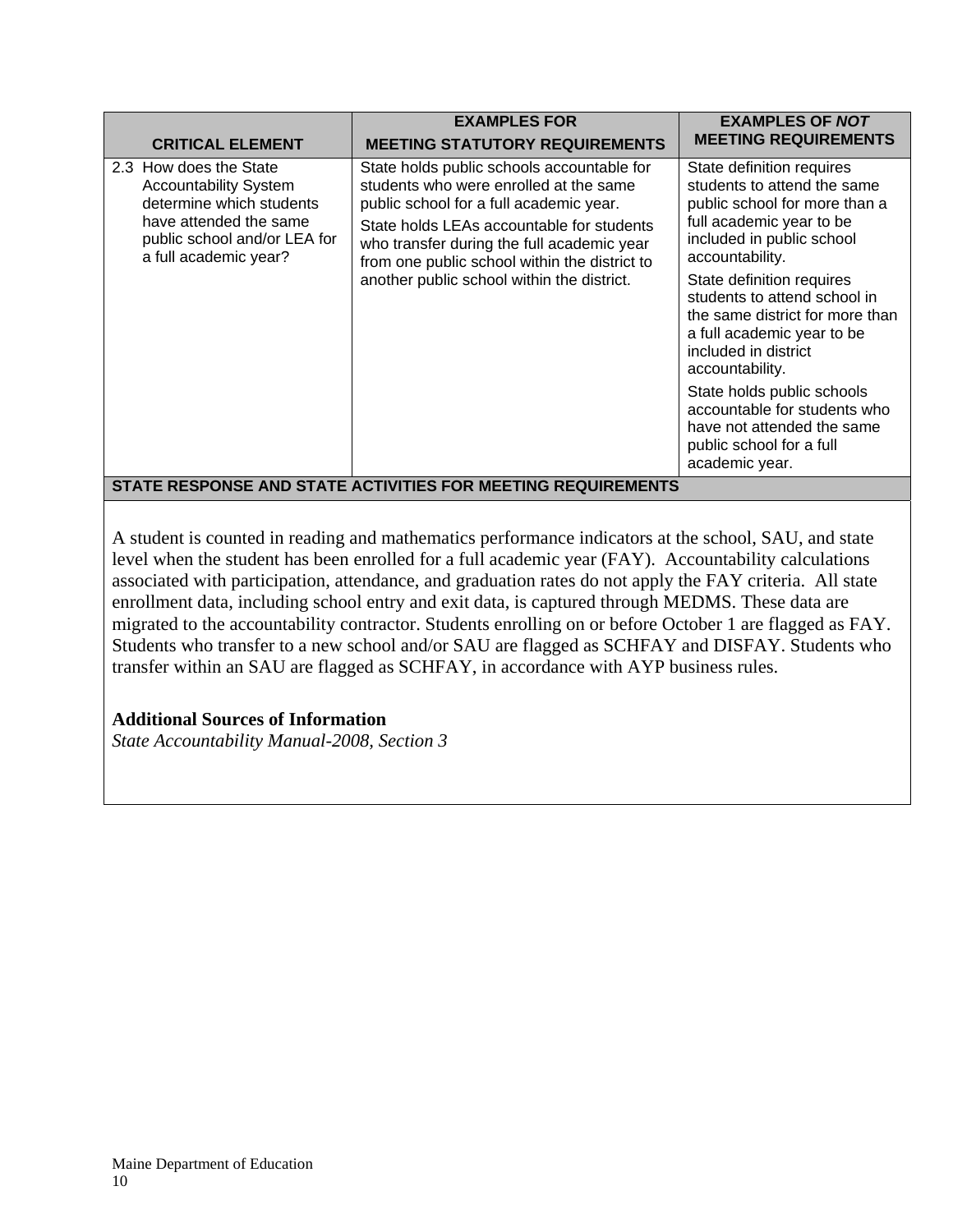**PRINCIPLE 3. STATE DEFINITION OF AYP IS BASED ON EXPECTATIONS FOR GROWTH IN STUDENT ACHIEVEMENT THAT IS CONTINUOUS AND SUBSTANTIAL, SUCH THAT ALL STUDENTS ARE PROFICIENT IN READING/LANGUAGE ARTS AND MATHEMATICS NO LATER THAN 2013-2014.** 

| <b>CRITICAL ELEMENT</b>                                                                                                                                                                             | <b>EXAMPLES FOR</b><br><b>MEETING REQUIREMENTS</b>                                                                                                                                                                   | <b>EXAMPLES OF NOT</b><br><b>MEETING REQUIREMENTS</b>                                                                                                               |  |
|-----------------------------------------------------------------------------------------------------------------------------------------------------------------------------------------------------|----------------------------------------------------------------------------------------------------------------------------------------------------------------------------------------------------------------------|---------------------------------------------------------------------------------------------------------------------------------------------------------------------|--|
| 3.1 How does the State's<br>definition of adequate<br>yearly progress require all<br>students to be proficient<br>in reading/language arts<br>and mathematics by the<br>2013-2014 academic<br>year? | The State has a timeline for ensuring<br>that all students will meet or exceed the<br>State's proficient level of academic<br>achievement in reading/language arts<br>and mathematics, not later than 2013-<br>2014. | State definition does not<br>require all students to<br>achieve proficiency by 2013-<br>2014.<br>State extends the timeline<br>past the 2013-2014<br>academic year. |  |
| STATE RESPONSE AND STATE ACTIVITIES FOR MEETING REQUIREMENTS                                                                                                                                        |                                                                                                                                                                                                                      |                                                                                                                                                                     |  |

Starting points, intermediate goals, and annual measurable objectives have been set separately for reading and mathematics. In both cases, Maine's definition of AYP requires that all students meet or exceed proficiency in the MeCAS (not including ACCESS for ELLs©) no later than SY 2013-2014. All schools and SAUs are rated based on the percent of students meeting the proficiency definition in relation to the target performance, which increases over time.

## **Additional Sources of Information**

*State Accountability Manual-2008, Section 1*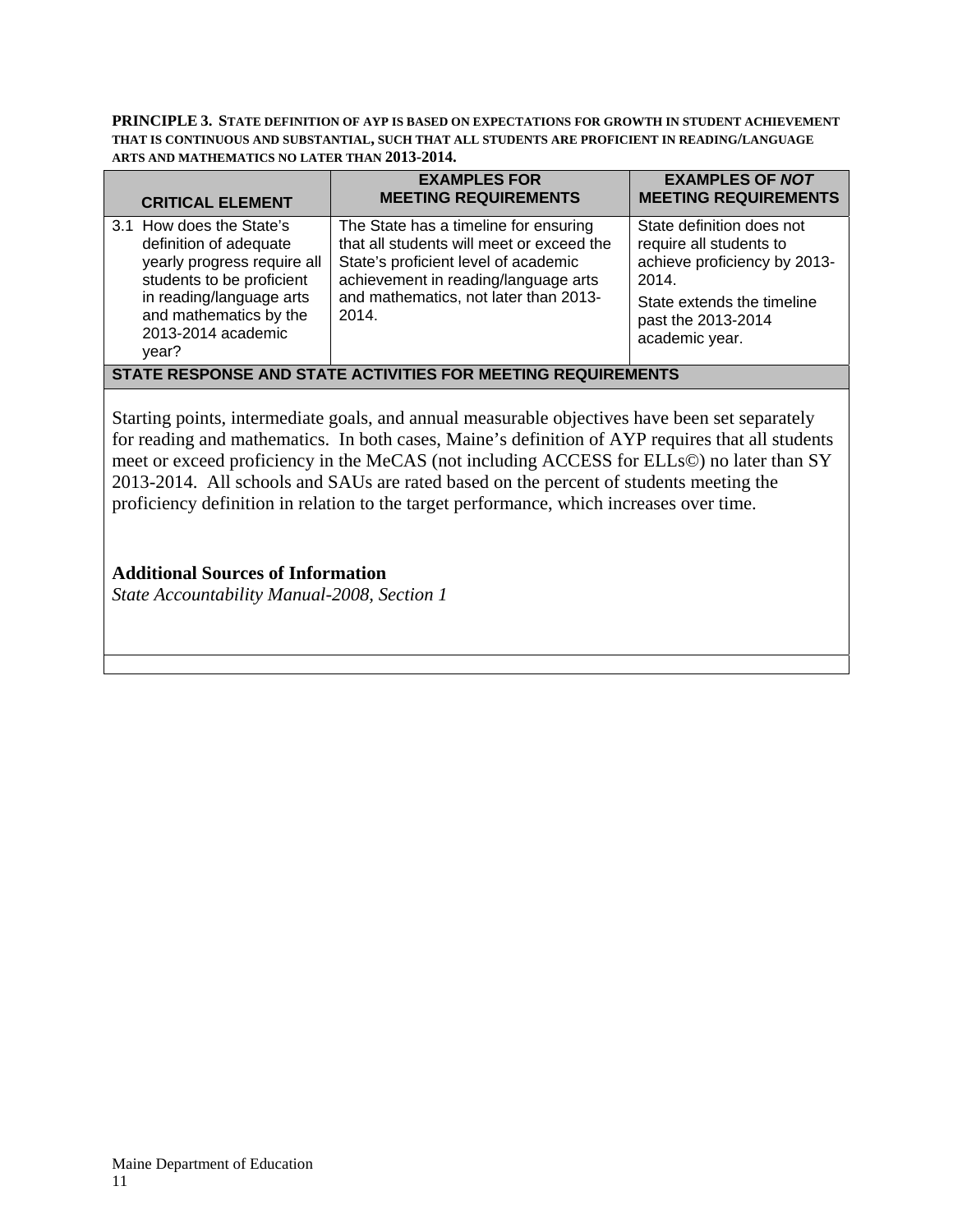| <b>CRITICAL</b><br><b>ELEMENT</b>                                                                                                                     | <b>EXAMPLES FOR</b><br><b>MEETING REQUIREMENTS</b>                                                                                                                                                                                                                                                                                                                                                                                                                                                                                                                                                                                                                                                                                                                                                                                                                                                                                                 | <b>EXAMPLES OF</b><br><b>NOT MEETING</b><br><b>REQUIREMENTS</b>                                  |  |  |
|-------------------------------------------------------------------------------------------------------------------------------------------------------|----------------------------------------------------------------------------------------------------------------------------------------------------------------------------------------------------------------------------------------------------------------------------------------------------------------------------------------------------------------------------------------------------------------------------------------------------------------------------------------------------------------------------------------------------------------------------------------------------------------------------------------------------------------------------------------------------------------------------------------------------------------------------------------------------------------------------------------------------------------------------------------------------------------------------------------------------|--------------------------------------------------------------------------------------------------|--|--|
| 3.2 How does<br>the State<br>Accountabilit<br>y System<br>determine<br>whether each<br>student<br>subgroup,<br>public school<br>and LEA<br>makes AYP? | For a public school and LEA to make adequate yearly progress,<br>each student subgroup must meet or exceed the State annual<br>measurable objectives, each student subgroup must have at<br>least a 95% participation rate in the statewide assessments, and<br>the school must meet the State's requirement for other<br>academic indicators.<br>However, if in any particular year the student subgroup does not<br>meet those annual measurable objectives, the public school or<br>LEA may be considered to have made AYP, if the percentage of<br>students in that group who did not meet or exceed the proficient<br>level of academic achievement on the State assessments for<br>that year decreased by 10% of that percentage from the<br>preceding public school year; that group made progress on one<br>or more of the State's academic indicators; and that group had<br>at least 95% participation rate on the statewide assessment. | State uses<br>different method<br>for calculating<br>how public<br>schools and LEAs<br>make AYP. |  |  |
| STATE RESPONSE AND STATE ACTIVITIES FOR MEETING REQUIREMENTS                                                                                          |                                                                                                                                                                                                                                                                                                                                                                                                                                                                                                                                                                                                                                                                                                                                                                                                                                                                                                                                                    |                                                                                                  |  |  |

The MDOE requires all subgrantee missing AYP for two consecutive years to develop an improvement plan (as required by 34 CFR 200) to address performance of students.

The AYP decision logic (macro-level) for subgroups/schools is as follows:

- 1. **IF** Participation Rate (minimum n size 41) for Reading is less than 95%; **THEN** missed AYP;
- 2. **IF** Participation Rate (minimum n size 41) for Math is less than 95%; **THEN** missed AYP;
- 3. **IF** Performance (minimum n size 20) for Reading is less than annual target with 95% CI and Safe Harbor is not met; **THEN** missed AYP;
- 4. **IF** Performance (minimum n size 20) for Mathematics is less than annual target with 95% CI and Safe Harbor is not met; **THEN** missed AYP.
- 5. **IF** OAI HS is less than annual target; **THEN** missed AYP;
- 6. **IF** OAI elementary/middle is less than annual target; **THEN** missed AYP;

The same process will be used for determining SAU AYP decisions; however, an SAU must miss the AYP goals in each of three grade spans (elementary K-4 5-8, and high school 9-12) for two consecutive years before being required to develop an improvement plan.

# **Additional Sources of Information**

*State Accountability Manual-2008,Section 3.0* 

# **Regulatory Reference**

*05-071 CMR Ch.127 Section 9.0*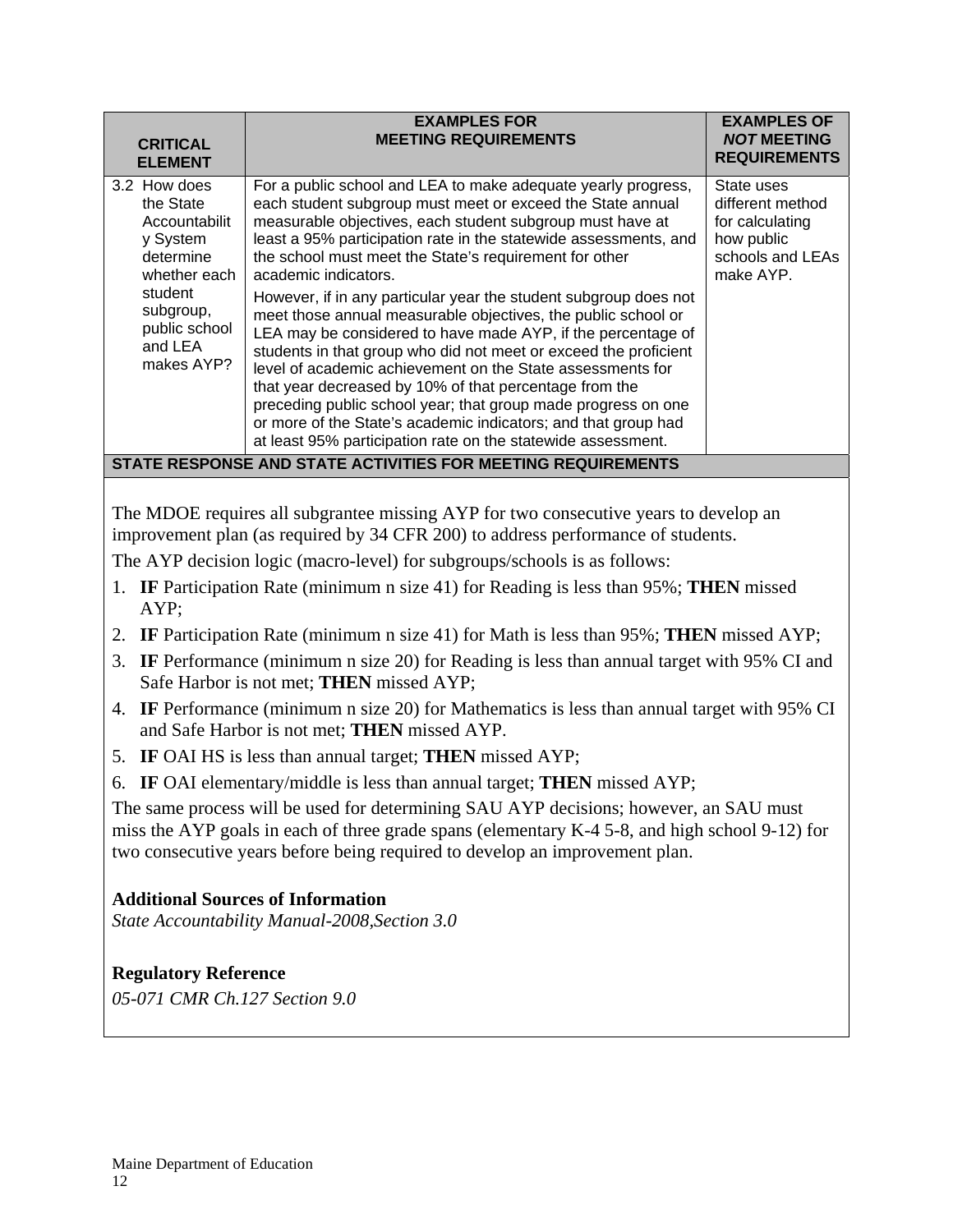| 3.2a What is the State's                                              | Using data from the 2001-2002 school<br>year, the State established separate                                                                                                                                                                                                                                                                                                                                                                                                    | The State Accountability                                                                       |
|-----------------------------------------------------------------------|---------------------------------------------------------------------------------------------------------------------------------------------------------------------------------------------------------------------------------------------------------------------------------------------------------------------------------------------------------------------------------------------------------------------------------------------------------------------------------|------------------------------------------------------------------------------------------------|
| starting point for<br>calculating Adequate<br><b>Yearly Progress?</b> | starting points in reading/language arts<br>and mathematics for measuring the<br>percentage of students meeting or<br>exceeding the State's proficient level of<br>academic achievement.                                                                                                                                                                                                                                                                                        | System uses a different<br>method for calculating the<br>starting point (or baseline<br>data). |
|                                                                       | Each starting point is based, at a<br>minimum, on the higher of the following<br>percentages of students at the proficient<br>level: (1) the percentage in the State of<br>proficient students in the lowest-<br>achieving student subgroup; or, (2) the<br>percentage of proficient students in a<br>public school at the 20 <sup>th</sup> percentile of the<br>State's total enrollment among all<br>schools ranked by the percentage of<br>students at the proficient level. |                                                                                                |
|                                                                       | A State may use these procedures to<br>establish separate starting points by<br>grade span; however, the starting point<br>must be the same for all like schools<br>(e.g., one same starting point for all<br>elementary schools, one same starting<br>point for all middle schools).<br>STATE RESPONSE AND STATE ACTIVITIES FOR MEETING REQUIREMENTS                                                                                                                           |                                                                                                |

Six starting points (in total) were established for reading and mathematics at grade 4, 8, and 11. Using assessment data from the 2001-2003 academic years, the AYP starting points were determined using the method described in Section 1111 of NCLB.

- A. Maine established trajectories for yearly student performance improvement (AYP) using the 20<sup>th</sup> percentile formula required by NCLB.
- B. 2002-2003 is the baseline year for consideration of subgroup data, based on the implementation of MEDMS and clear guidance from the US Department of Education on racial and ethnic classification.
- C. In 2005-2006, the trajectory was re-evaluated and adjusted as a result of the inclusion of MEA data from grades 3, 5, 6 and 7. The state did not reset any baselines as a result of either the inclusion of MEA and PAAP data in grades 3, 5, 6, and 7 or high school data from the MHSA and high school PAAP.

# **Additional Sources of Information**

*State Accountability Manual-2008, Section 1*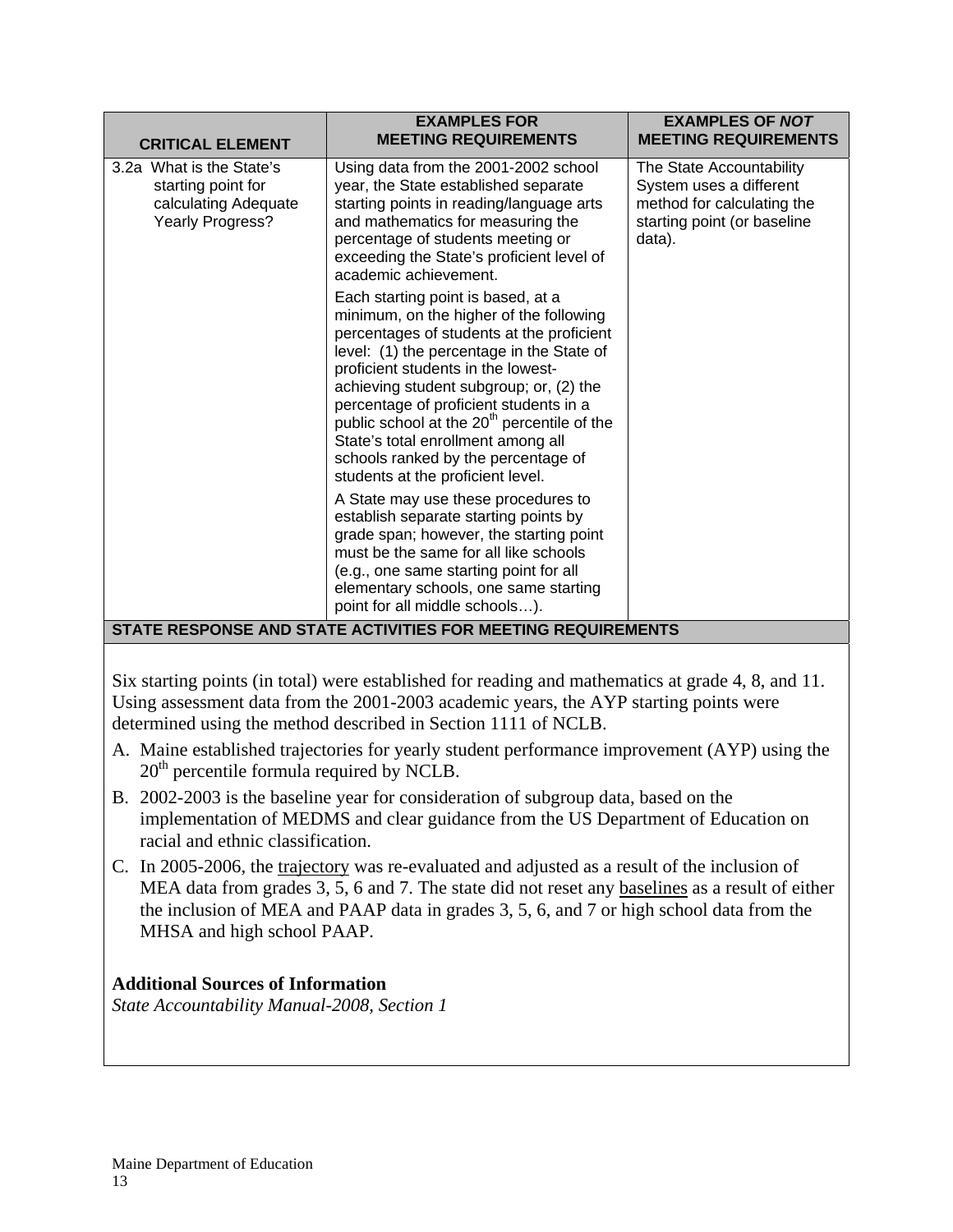| <b>CRITICAL ELEMENT</b>                                                                                      | <b>EXAMPLES FOR</b><br><b>MEETING REQUIREMENTS</b>                                                                                                                                                                                                                                                                                                                                                                                                                                                   | <b>EXAMPLES OF NOT</b><br><b>MEETING REQUIREMENTS</b>                                                                                                                                                 |  |
|--------------------------------------------------------------------------------------------------------------|------------------------------------------------------------------------------------------------------------------------------------------------------------------------------------------------------------------------------------------------------------------------------------------------------------------------------------------------------------------------------------------------------------------------------------------------------------------------------------------------------|-------------------------------------------------------------------------------------------------------------------------------------------------------------------------------------------------------|--|
| 3.2b What are the State's<br>annual measurable<br>objectives for<br>determining adequate<br>yearly progress? | State has annual measurable objectives<br>that are consistent with a state's<br>intermediate goals and that identify for<br>each year a minimum percentage of<br>students who must meet or exceed the<br>proficient level of academic achievement<br>on the State's academic assessments.<br>The State's annual measurable<br>objectives ensure that all students meet<br>or exceed the State's proficient level of<br>academic achievement within the<br>timeline.<br>The State's annual measurable | The State Accountability<br>System uses another method<br>for calculating annual<br>measurable objectives.<br>The State Accountability<br>System does not include<br>annual measurable<br>objectives. |  |
|                                                                                                              | objectives are the same throughout the<br>State for each public school, each LEA,<br>and each subgroup of students.                                                                                                                                                                                                                                                                                                                                                                                  |                                                                                                                                                                                                       |  |
| STATE RESPONSE AND STATE ACTIVITIES FOR MEETING REQUIREMENTS                                                 |                                                                                                                                                                                                                                                                                                                                                                                                                                                                                                      |                                                                                                                                                                                                       |  |

The annual measurable objectives (AMOs) for the state and for statewide subgroups rise slowly at first to allow time for school improvements to be reflected in student achievement. Following this "start-up" period, the trajectory is a line up to 100% proficiency by 2014. The AMOs for reading and mathematics are on separate trajectories; however, both have a long-term goal of 100% proficiency by SY2013-2014.

# **3.2c Amendment Approved September 19, 2008: Annual measurable objectives (AMOs) (Element 3.2)**

With the transition to a 3-8 assessment system, Maine revised its annual measurable objectives and intermediate goals based upon these new assessments. The OAI for high school AMO trajectory was increased to reflect a 90% cohort graduation rate by 2014. This change is consistent with the newly published Title I regulations (December 2008).

**Table 3**. Short-term (annual) objectives-**Proficiency** 

| Year | Grades 3-8<br>% Proficient | <b>High School</b><br>% Proficient | Grades 3-8<br>% Proficient | <b>High School</b><br>% Proficient |
|------|----------------------------|------------------------------------|----------------------------|------------------------------------|
|      |                            | <b>Reading</b>                     |                            | <b>Mathematics</b>                 |
| 2006 | 50%                        | 50%                                | 40%                        | 20%                                |
| 2007 | 50%                        | 50%                                | 40%                        | 20%                                |
| 2008 | 50%                        | 57%                                | 40%                        | 31%                                |
| 2009 | 58%                        | 64%                                | 50%                        | 43%                                |
| 2010 | 66%                        | 71%                                | 60%                        | 54%                                |
| 2011 | 75%                        | 78%                                | 70%                        | 66%                                |
| 2012 | 83%                        | 86%                                | 80%                        | 77%                                |
| 2013 | 92%                        | 93%                                | 90%                        | 89%                                |
| 2014 | 100%                       | 100%                               | 100%                       | 100%                               |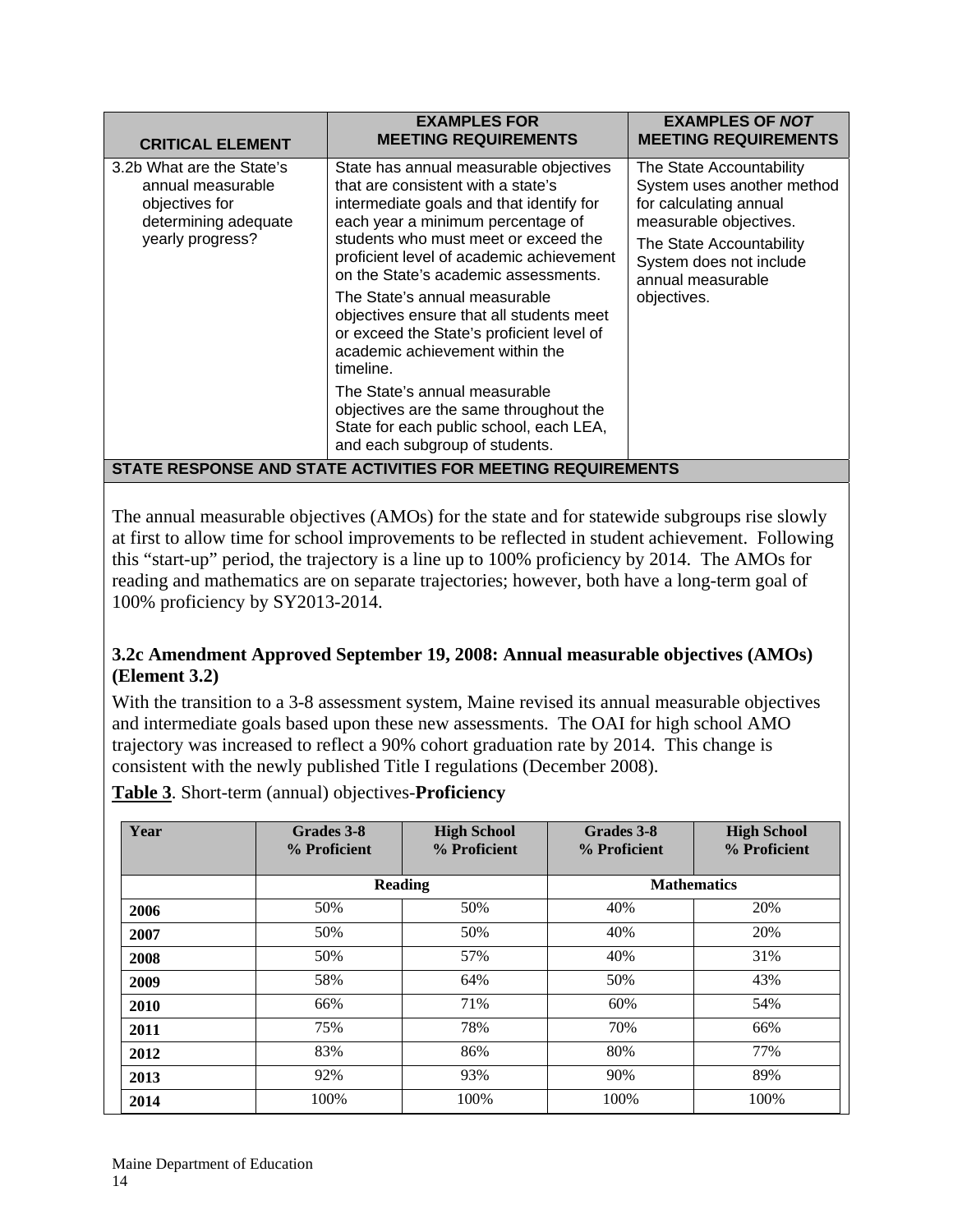| <b>CRITICAL ELEMENT</b> |  |  |
|-------------------------|--|--|
|                         |  |  |

#### **EXAMPLES FOR MEETING REQUIREMENTS**

#### **EXAMPLES OF** *NOT*  **MEETING REQUIREMENTS**

**Table 4**. Short-term (annual) objectives-**OAIs** 

| Year | <b>Grades 3-8 Attendance Rates</b> | <b>High School Graduation Rates</b> |
|------|------------------------------------|-------------------------------------|
| 2006 | 88%                                | 63%                                 |
| 2007 | 88%                                | 64%                                 |
| 2008 | 90%                                | 65%                                 |
| 2009 | 91%                                | 75%                                 |
| 2010 | 92%                                | 80%                                 |
| 2011 | 93%                                | 83%                                 |
| 2012 | 94%                                | 86%                                 |
| 2013 | 95%                                | 89%                                 |
| 2014 | 96%                                | 90%                                 |

# **Additional Sources of Information**

*State Accountability Manual-2008 Section 1*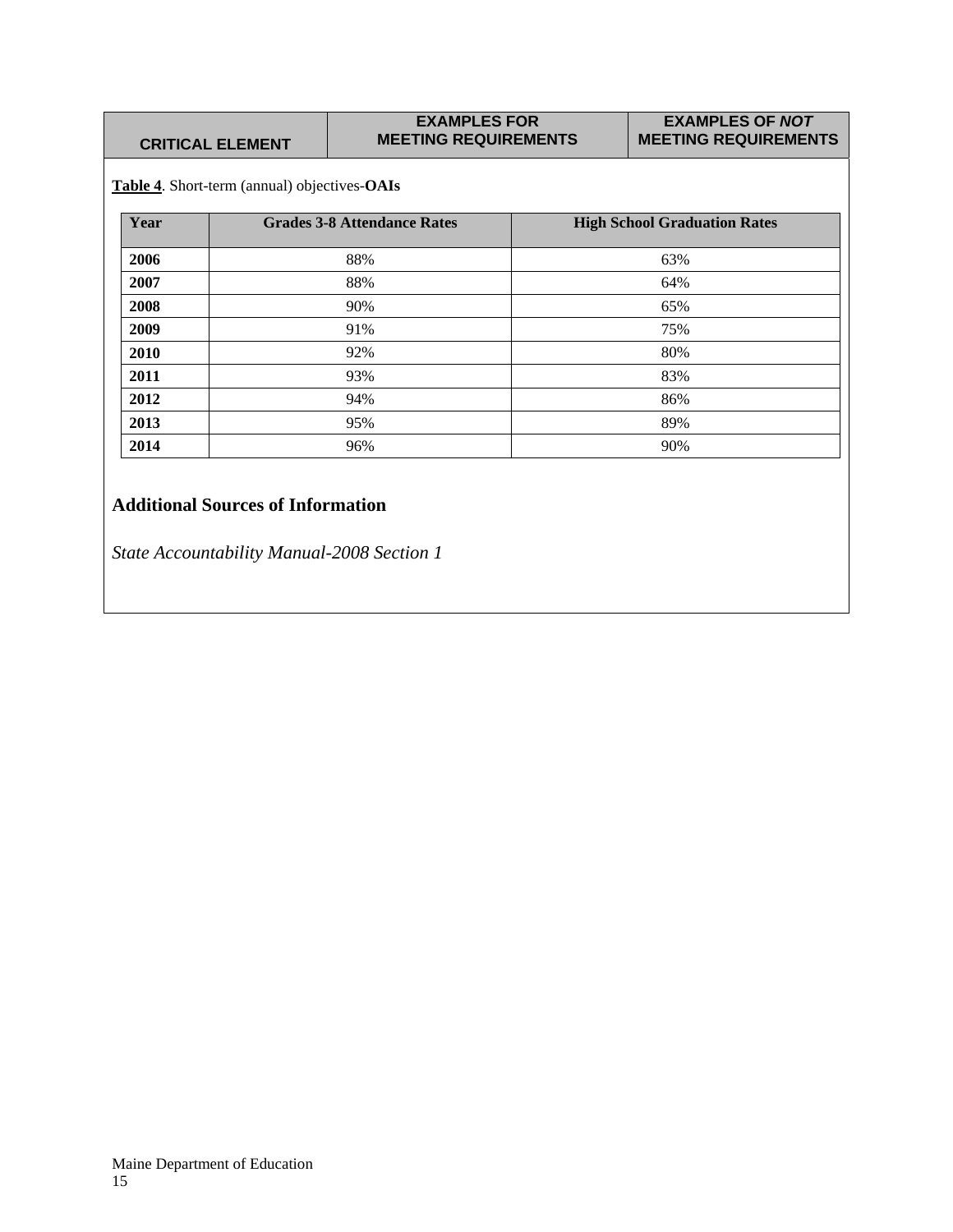| <b>CRITICAL ELEMENT</b>                                                     | <b>EXAMPLES FOR</b><br><b>MEETING REQUIREMENTS</b>                                                                              | <b>EXAMPLES OF NOT</b><br><b>MEETING REQUIREMENTS</b>                                    |
|-----------------------------------------------------------------------------|---------------------------------------------------------------------------------------------------------------------------------|------------------------------------------------------------------------------------------|
| 3.2c What are the State's<br>intermediate goals for<br>determining adequate | State has established intermediate goals<br>that increase in equal increments over<br>the period covered by the State timeline. | The State uses another<br>method for calculating<br>intermediate goals.                  |
| yearly progress?                                                            | • The first incremental increase takes<br>effect not later than the 2004-<br>2005 academic year.                                | The State does not include<br>intermediate goals in its<br>definition of adequate yearly |
|                                                                             | • Each following incremental<br>increase occurs within three<br>years.                                                          | progress.                                                                                |
| STATE RESPONSE AND STATE ACTIVITIES FOR MEETING REQUIREMENTS                |                                                                                                                                 |                                                                                          |

The State has established intermediate goals that increase in equal increments over the period covered by the state timeline. For the three-year span SY2001-2002, SY2002-2003, SY2003- 2004, the increases are conservatively defined to allow time for school improvement efforts to be reflected in student achievement. The first incremental increase takes effect not later than the SY2004-2005 academic year. Each following incremental increase occurs within three years. Beginning in SY2008-2009, the state no longer uses intermediate goals as the AMOs increase each year for both reading and mathematics.

# **3.2 Amendment Approved September 19, 2008: Annual measurable objectives (AMOs) (Element 3.2)**

With the transition to a 3-8 assessment system, Maine revised its annual measurable objectives and intermediate goals based upon these new assessments.

# **Additional Sources of Information**

*State Accountability Manual-2008, Section 1*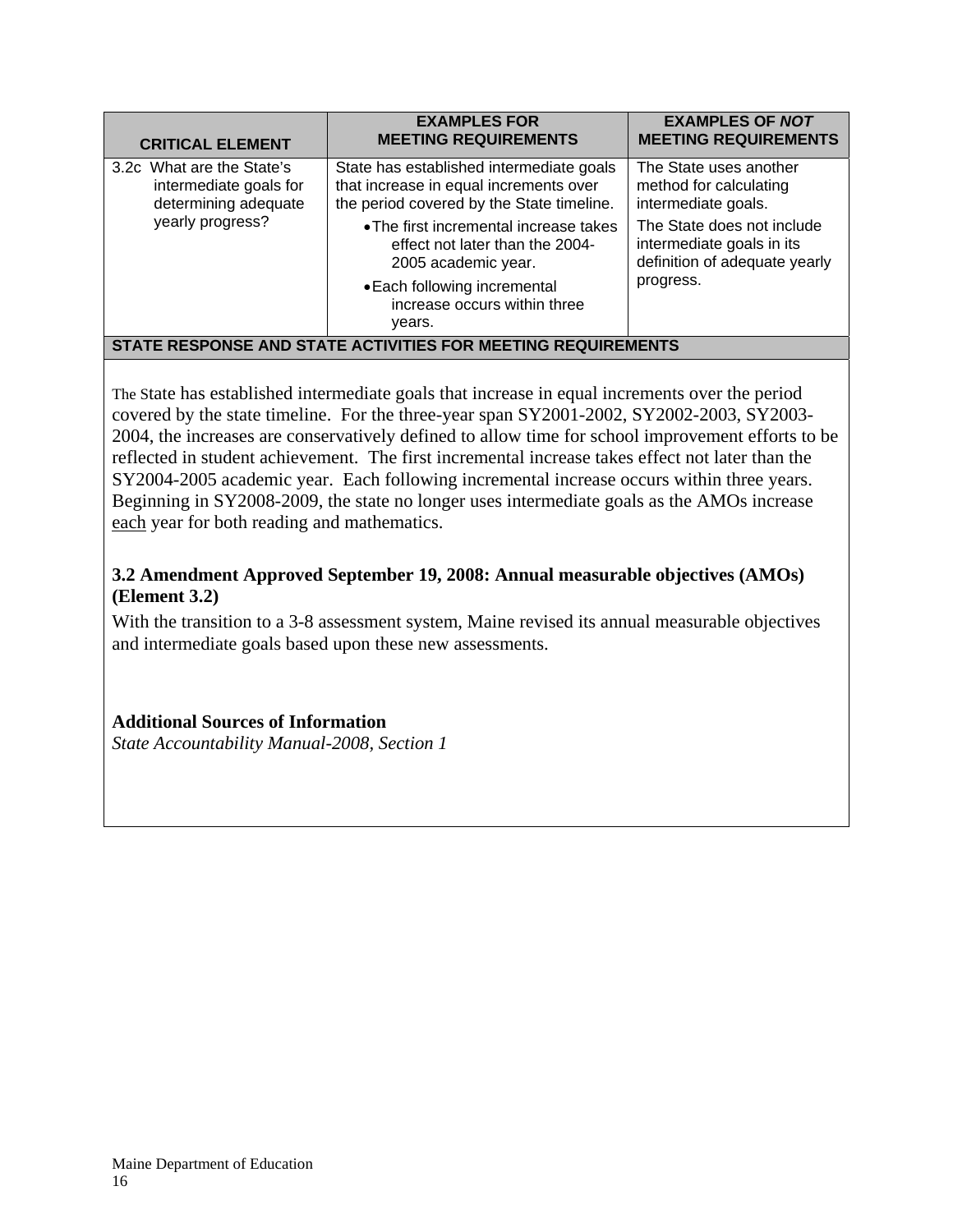**PRINCIPLE 4. STATE MAKES ANNUAL DECISIONS ABOUT THE ACHIEVEMENT OF ALL PUBLIC SCHOOLS AND LEAS.** 

| <b>CRITICAL ELEMENT</b>                                                                                                                                         | <b>EXAMPLES FOR</b><br><b>MEETING REQUIREMENTS</b>                 | <b>EXAMPLES OF NOT</b><br><b>MEETING REQUIREMENTS</b>                  |  |
|-----------------------------------------------------------------------------------------------------------------------------------------------------------------|--------------------------------------------------------------------|------------------------------------------------------------------------|--|
| 4.1 How does the State<br><b>Accountability System</b><br>make an annual<br>determination of whether<br>each public school and<br>LEA in the State made<br>AYP? | AYP decisions for each public school and<br>LEA are made annually. | AYP decisions for public<br>schools and LEAs are not<br>made annually. |  |
| STATE RESPONSE AND STATE ACTIVITIES FOR MEETING REQUIREMENTS                                                                                                    |                                                                    |                                                                        |  |

The state applies the AYP formula detailed in Critical Element 3.2 to all SAUs, schools, subgroups on an annual basis. All SAUs, schools, subgroups are notified in a timely manner of their AYP determinations. Results are posted on MDOE's website. Because of considerable variability created by small n-counts used in AYP determination, confidence intervals at the 95% level are used. Using confidence intervals addresses this variability. If a school's score plus the upper limit of the interval is below the AYP target, the MDOE is confident that the cell has not met AYP. If a school does not meet AYP targets, the Safe Harbor test is made. This allows the cell to make AYP when it has reduced by 10% the number of students that did not *Meet* or *Exceed the Standards* (proficient) from the previous year's assessment provided the school/subgroup has also met the AYP requirements for the OAI.

# **Additional Sources of Information**

*State Accountability Manual-2008, Section 3*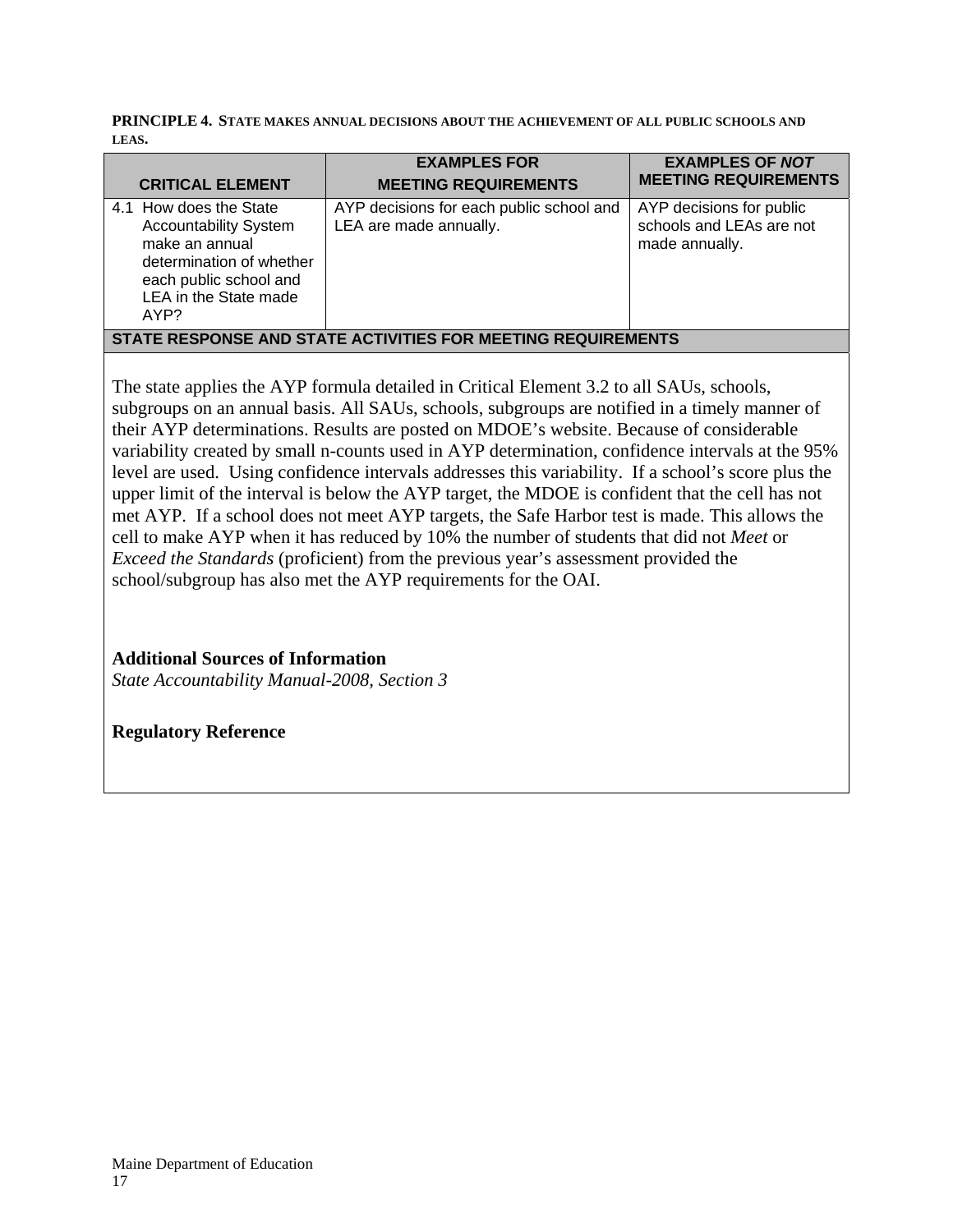#### **PRINCIPLE 5. ALL PUBLIC SCHOOLS AND LEAS ARE HELD ACCOUNTABLE FOR THE ACHIEVEMENT OF INDIVIDUAL SUBGROUPS.**

| <b>CRITICAL ELEMENT</b>                                                                                         | <b>EXAMPLES FOR</b><br><b>MEETING REQUIREMENTS</b>                                                                                                                                                                                                                                                  | <b>EXAMPLES OF NOT</b><br><b>MEETING</b><br><b>REQUIREMENTS</b>           |
|-----------------------------------------------------------------------------------------------------------------|-----------------------------------------------------------------------------------------------------------------------------------------------------------------------------------------------------------------------------------------------------------------------------------------------------|---------------------------------------------------------------------------|
| 5.1 How does the definition<br>of adequate yearly<br>progress include all the<br>required student<br>subgroups? | Identifies subgroups for defining adequate<br>yearly progress: economically<br>disadvantaged, major racial and ethnic<br>groups, students with disabilities, and<br>students with limited English proficiency.<br>Provides definition and data source of<br>subgroups for adequate yearly progress. | State does not disaggregate<br>data by each required<br>student subgroup. |
| STATE RESPONSE AND STATE ACTIVITIES FOR MEETING REQUIREMENTS                                                    |                                                                                                                                                                                                                                                                                                     |                                                                           |

Disaggregation requires consistent application of subgroup definitions. Many SAUs have subgroups that are too small for results to be reported without violating student confidentiality; however, all students are included in the statewide aggregated results for the subgroup. School performance for these subgroups is addressed through the accountability system. The MDOE has established consistent business rules for the required subgroups as follows:

- 1) Students with Disabilities (SWD): A student with disabilities is defined as a student who has been identified under IDEA and educated in accordance with an Individual Education Plan;
- 2) Low Income Students (ED): A low income student is defined as a student who is eligible for free or reduced price meals;
- 3) Limited English Proficient Students (LEP): A limited English proficient student is defined as a student who is identified in accordance with *NCLBA* as a student with limited English proficiency (for AYP determinations "former LEP" students up to two years after exiting LEP status are included in the subgroup);
- 4) Racial or Ethnic Subgroups: A student's NCLB subgroup is defined as a student's racial/ethnic classification first assigned during enrollment in a Maine public school. The subgroups for AYP determinations are: White, Black, Asian/ Pacific Islander, Hispanic, and Alaskan/ Native American.

The AYP report contains accountability data for all subgroups. The MDOE also reports, for assessment purposes, achievement data by gender, migrant status, gifted/talented, Title 1A targeted program, first year LEP, and students with a Section 504 plan.

# **Additional Sources of Information**

*State Accountability Manual-2008, Section 2 Business Rules*  MEDMS data dictionary

**Regulatory Reference**  *05-071 CMR Ch. 101*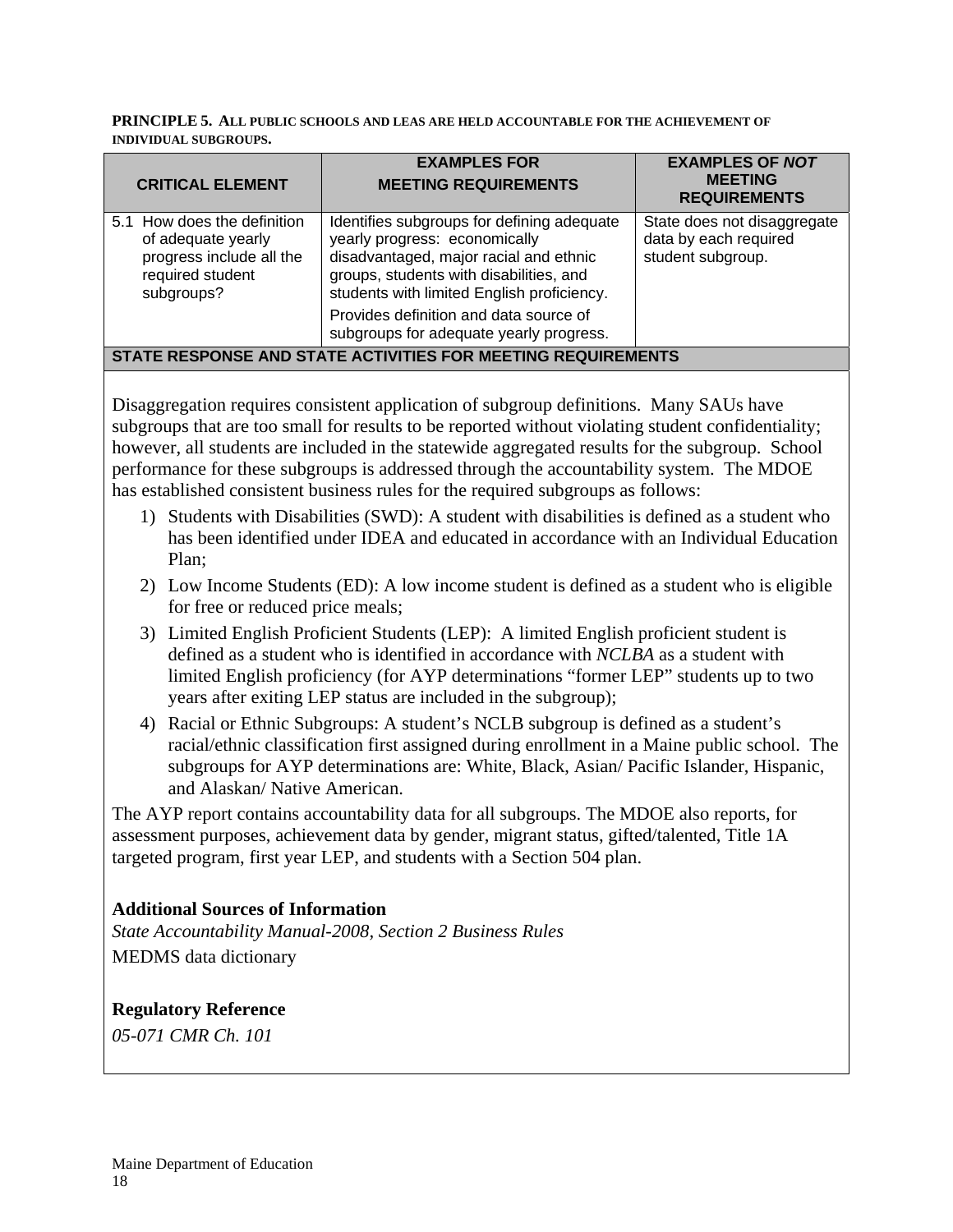| <b>CRITICAL ELEMENT</b>                                                                                                                                           | <b>EXAMPLES FOR</b><br><b>MEETING REQUIREMENTS</b>                                                                                                                                                                             | <b>EXAMPLES OF NOT</b><br><b>MEETING REQUIREMENTS</b>                              |
|-------------------------------------------------------------------------------------------------------------------------------------------------------------------|--------------------------------------------------------------------------------------------------------------------------------------------------------------------------------------------------------------------------------|------------------------------------------------------------------------------------|
| 5.2 How public schools and<br>LEAs are held<br>accountable for the<br>progress of student<br>subgroups in the<br>determination of<br>adequate yearly<br>progress? | Public schools and LEAs are held<br>accountable for student subgroup<br>achievement: economically<br>disadvantaged, major ethnic and racial<br>groups, students with disabilities, and<br>limited English proficient students. | State does not include<br>student subgroups in its<br>State Accountability System. |
| STATE RESPONSE AND STATE ACTIVITIES FOR MEETING REQUIREMENTS                                                                                                      |                                                                                                                                                                                                                                |                                                                                    |

As described in Critical Element 5.1, schools and SAUs are held accountable for all of the required NCLB defined subgroups, subject to subgroup size requirements as detailed in Critical Element 5.5 and student privacy considerations as detailed in Critical Element 5.6.

# **Additional Sources of Information**

*State Accountability Manual-2008, Section 2 and 3*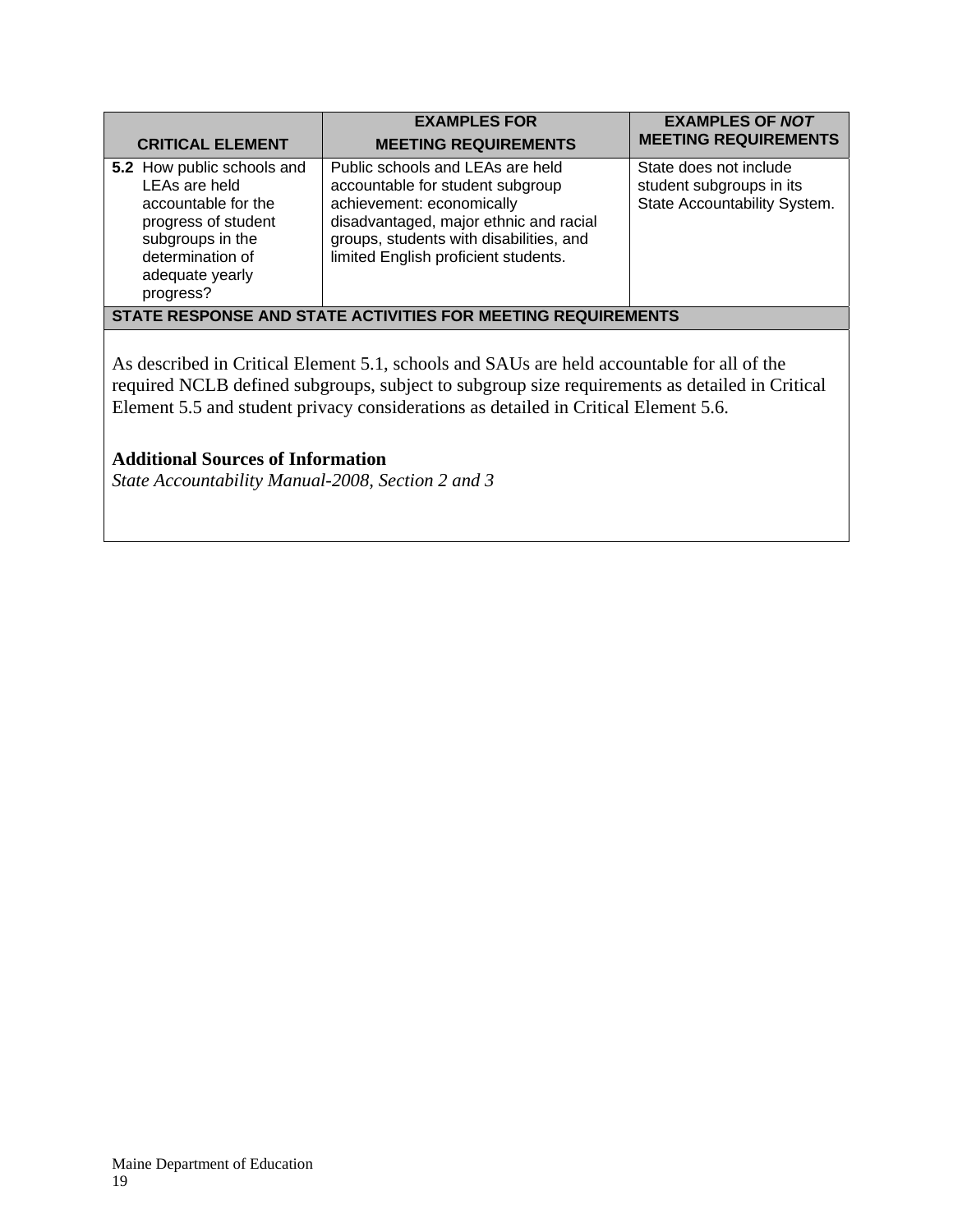| <b>CRITICAL ELEMENT</b>                                                                                         | <b>EXAMPLES FOR</b><br><b>MEETING REQUIREMENTS</b>                                                                                                                                                                                                                                      | <b>EXAMPLES OF NOT</b><br><b>MEETING REQUIREMENTS</b>                                                                                                                           |
|-----------------------------------------------------------------------------------------------------------------|-----------------------------------------------------------------------------------------------------------------------------------------------------------------------------------------------------------------------------------------------------------------------------------------|---------------------------------------------------------------------------------------------------------------------------------------------------------------------------------|
| 5.3 How are students with<br>disabilities included in the<br>State's definition of adequate<br>yearly progress? | All students with disabilities participate in<br>statewide assessments: general assessments<br>with or without accommodations or an<br>alternate assessment based on grade level<br>standards for the grade in which students are<br>enrolled.<br>State demonstrates that students with | The State Accountability<br>System or State policy<br>excludes students with<br>disabilities from participating<br>in the statewide<br>assessments.<br>State cannot demonstrate |
|                                                                                                                 | disabilities are fully included in the State<br>Accountability System.<br><u>CTATE DECRONICE AND CTATE ACTIVITIES EOD MEETING DEQUIDEI</u>                                                                                                                                              | that alternate assessments<br>measure grade-level<br>standards for the grade in<br>which students are enrolled.                                                                 |

# **STATE RESPONSE AND STATE ACTIVITIES FOR MEETING REQUIREMENTS**

Maine statute requires that all publicly funded students enrolled in a public school or in a private school that educates 60% or more students at public expense must participate in the MeCAS. This may be accomplished through standard administration, administration with accommodations, or alternate assessment if the accommodations required would be so substantial that the content validity of the assessment would be compromised.

All students with disabilities participate in the assessment system and contribute to AYP. If necessary, participation in MeCAS assessments occurs with accommodations or involves the alternate assessment as specified in a student's IEP. Performance of this subgroup is judged by aggregated results of students assessed with and without accommodations and students assessed with alternate assessments. Maine incorporates the December 2003 flexibility granted in determining the appropriate assessment tools for students with disabilities, while enforcing the 1% cap provision.

# **Amendment Approved September 19, 2008:**

# **Split assessment for students with significant cognitive disabilities (Element 5.3)**

Beginning in the 2008-2009 school year, students with the most significant cognitive disabilities may take an alternate assessment based on alternate academic achievement standards in one subject and the general assessment in the other as determined by the student's IEP Team.

# **Additional Sources of Information**

*State Accountability Manual-2008, Section 2.1 and Section 3.1* 

**Regulatory Reference**  M.S.R.S. Title 20-A Section 6202 *05-071 CMR, Section 11.2*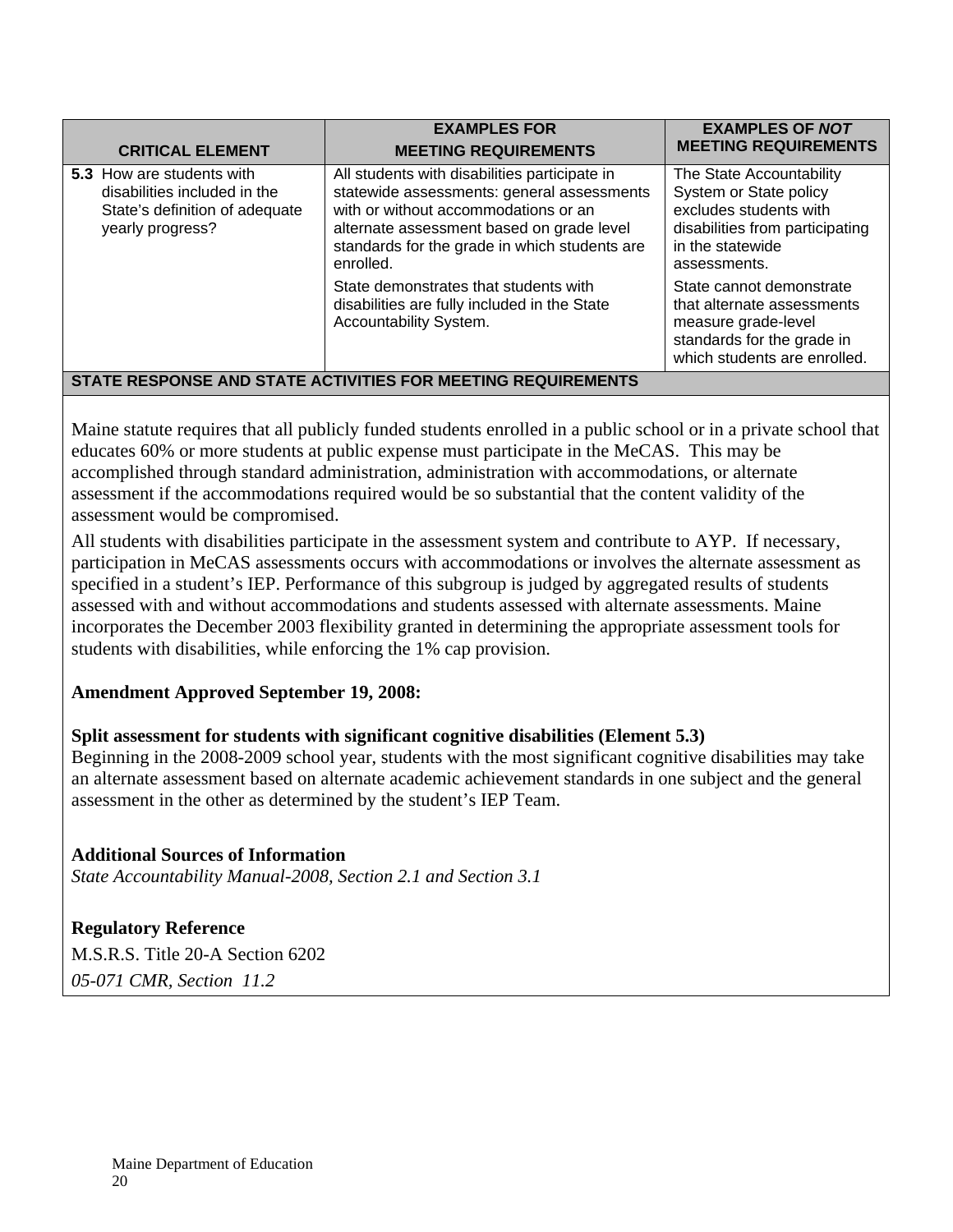| <b>CRITICAL ELEMENT</b>                                                                                                        | <b>EXAMPLES FOR</b><br><b>MEETING REQUIREMENTS</b>                                                                                                                                                           | <b>EXAMPLES OF NOT</b><br><b>MEETING REQUIREMENTS</b>                         |  |
|--------------------------------------------------------------------------------------------------------------------------------|--------------------------------------------------------------------------------------------------------------------------------------------------------------------------------------------------------------|-------------------------------------------------------------------------------|--|
| 5.4 How are students with limited<br>English proficiency included in the<br>State's definition of adequate<br>yearly progress? | All LEP students participate in statewide<br>assessments: general assessments with or<br>without accommodations or a native language<br>version of the general assessment based on<br>grade level standards. | LEP students are not fully<br>included in the State<br>Accountability System. |  |
|                                                                                                                                | State demonstrates that LEP students are fully<br>included in the State Accountability System.                                                                                                               |                                                                               |  |
| STATE RESPONSE AND STATE ACTIVITIES FOR MEETING REQUIREMENTS                                                                   |                                                                                                                                                                                                              |                                                                               |  |

All Limited English proficient students participate in the MeCAS, with accommodations if necessary. Maine incorporates the flexibility granted in September 2006 in assessing LEP students based upon approval of the September 19, 2008 Amendment: Including limited proficient students in AYP determinations. For newly arrived immigrants, Maine defines a recently arrived LEP student as an LEP student who has attended schools in the United States for 12 months or less. These students are exempted from one administration of Maine's state assessment for Reading (MEA for grade 3-8 and MHSA for high school) provided the student has completed an approved language proficiency assessment (ACCESS for ELLs©) prior to the administration of the state assessment. Recently arrived LEP students participate in Maine's mathematics assessments and, beginning in 2007-2008, in Maine's science assessments. Maine will not count the scores of recently arrived LEP students in mathematics and/or reading (if taken) in AYP determinations.

## **Additional Sources of Information**

*State Accountability Manual-2008, Section 3 (LEP)*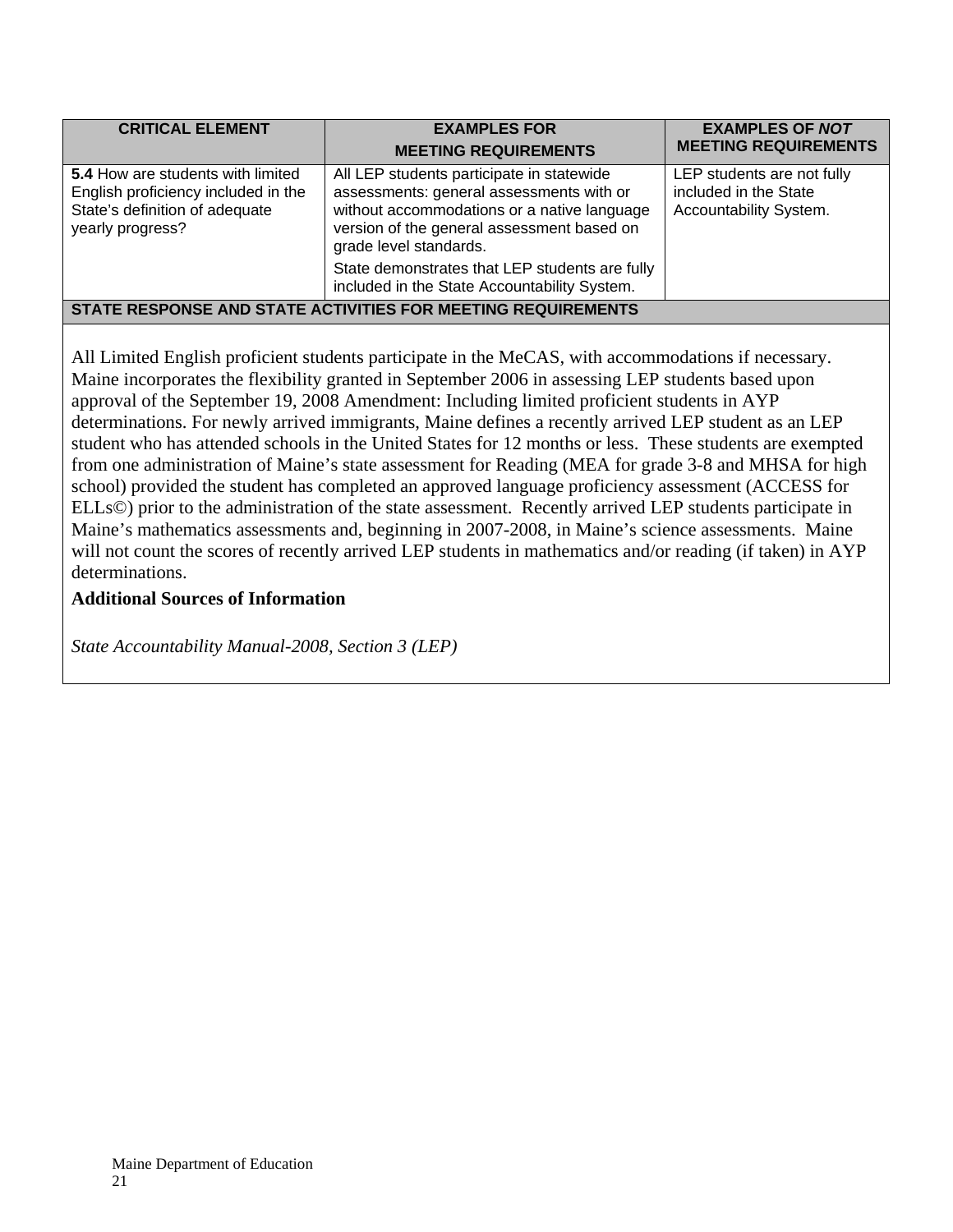| <b>CRITICAL ELEMENT</b>                                                                                                                                                | <b>EXAMPLES FOR</b><br><b>MEETING REQUIREMENTS</b>                                                                                                                                                                                                           | <b>EXAMPLES OF NOT</b><br><b>MEETING REQUIREMENTS</b>                                                                                                                                                                                                               |  |
|------------------------------------------------------------------------------------------------------------------------------------------------------------------------|--------------------------------------------------------------------------------------------------------------------------------------------------------------------------------------------------------------------------------------------------------------|---------------------------------------------------------------------------------------------------------------------------------------------------------------------------------------------------------------------------------------------------------------------|--|
| <b>5.5</b> What is the State's definition<br>of the minimum number of<br>students in a subgroup<br>required for reporting<br>purposes? For accountability<br>purposes? | State defines the number of students<br>required in a subgroup for reporting and<br>accountability purposes, and applies this<br>definition consistently across the State.<br>Definition of subgroup will result in data that<br>are statistically reliable. | State does not define the<br>required number of students in<br>a subgroup for reporting and<br>accountability purposes.<br>Definition is not applied<br>consistently across the State.<br>Definition does not result in<br>data that are statistically<br>reliable. |  |
| STATE DESDONISE AND STATE ACTIVITIES EOD MEETING DEOLIIDEMENT                                                                                                          |                                                                                                                                                                                                                                                              |                                                                                                                                                                                                                                                                     |  |

## **STATE RESPONSE AND STATE ACTIVITIES FOR MEETING REQUIREMENT**

For AYP, minimum cell size will be 20 students. For purposes of determining 95% participation, 41 is the minimum cell size. For purposes of AYP, participation rates are calculated using one year of data. Proficiency calculations are based on one year of data for grades 3-8 and two years of data for high school. These data are combined and the percentage of proficient students is compared to the annual targets. If the sum of students tested is less than 20 students over the two years, then up to three years of data are combined. In the unusual circumstance that the grade aggregation for three years does not reach 20 students, the AYP formula for proficiency is calculated and the status is noted with "SS" indicating that the data is below the state's minimum cell size and may not be statistically valid or reliable.

## **Additional Sources of Information**

*State Accountability Manual-2008,Section 3*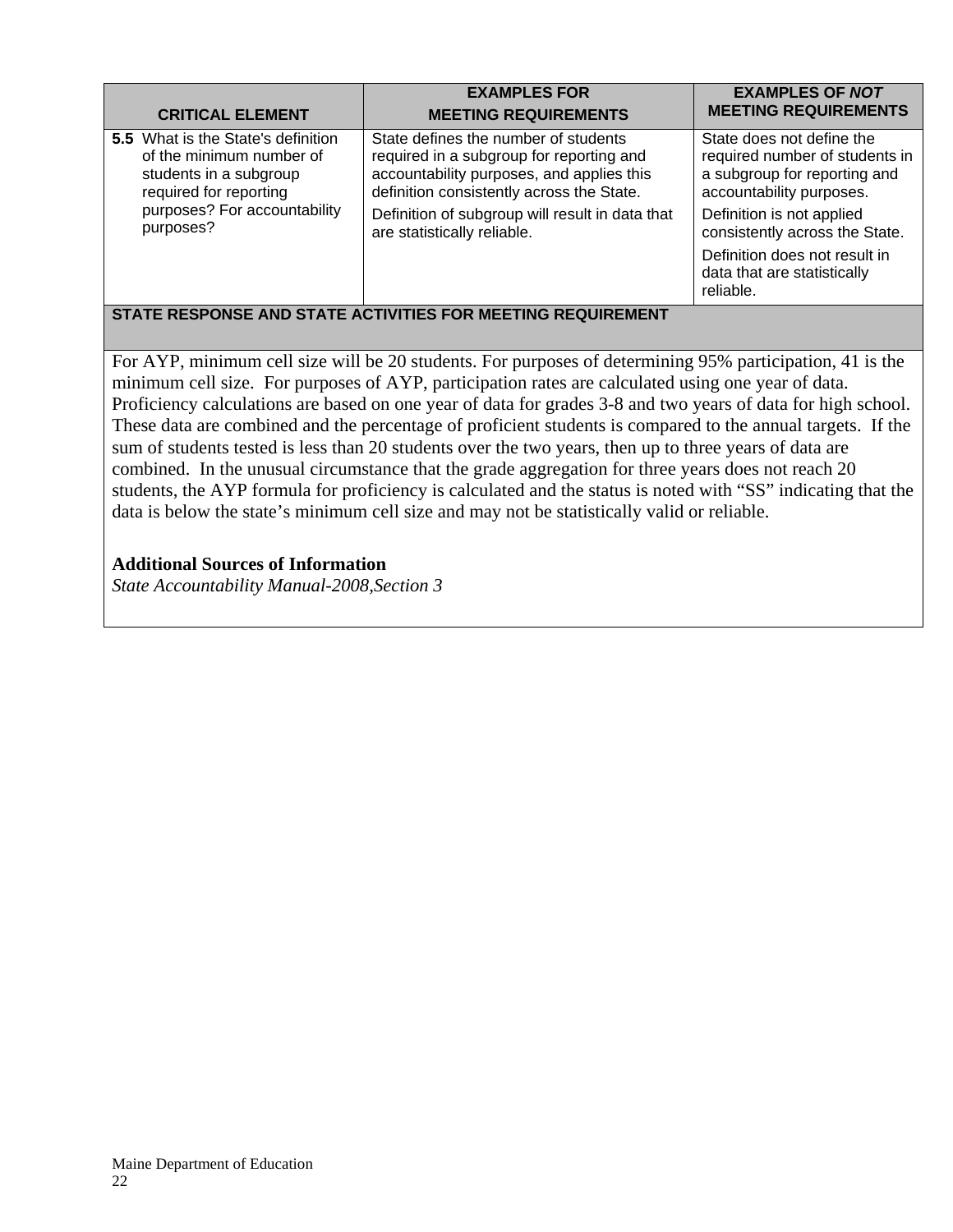| <b>CRITICAL ELEMENT</b>                                                                                                                                                                | <b>EXAMPLES FOR</b><br><b>MEETING REQUIREMENTS</b>                 | <b>EXAMPLES OF NOT</b><br><b>MEETING REQUIREMENTS</b>      |
|----------------------------------------------------------------------------------------------------------------------------------------------------------------------------------------|--------------------------------------------------------------------|------------------------------------------------------------|
| 5.6 How does the State<br><b>Accountability System</b><br>protect the privacy of<br>students when reporting<br>results and when<br>determining AYP?                                    | Definition does not reveal personally<br>identifiable information. | Definition reveals personally<br>identifiable information. |
| STATE RESPONSE AND STATE ACTIVITIES FOR MEETING REQUIREMENTS                                                                                                                           |                                                                    |                                                            |
| Student-level data are made available through the state's information management system<br>(MEDMS), which contains safeguards (procedures and access policies) to prevent unauthorized |                                                                    |                                                            |

(MEDMS), which contains safeguards (procedures and access policies) to prevent unauthorized disclosure of student data used in making accountability determinations. Also, the first page of the report website where schools access their data has the following statement: "The Family Education Rights and Privacy Act (FERPA) require that access to individual student information be restricted to the student, his/her parents/guardians, and authorized school personnel. All superintendents and principals are responsible for maintaining the privacy and security of all student records".

In reporting accountability results, any school or subgroup data that could disclose a student, or students' identity within the displayed public data, are suppressed. For example, if the AYP statistic within the cell is 100%, the AYP cell is reported as achieving at greater than 95% (using the symbol >95%). Conversely, if the AYP statistic within the cell is 0%, the AYP cell is reported as achieving less than 5% (using the symbol <5%).

**Additional Sources of Information** 

*State Accountability Manual-2008, Section 3*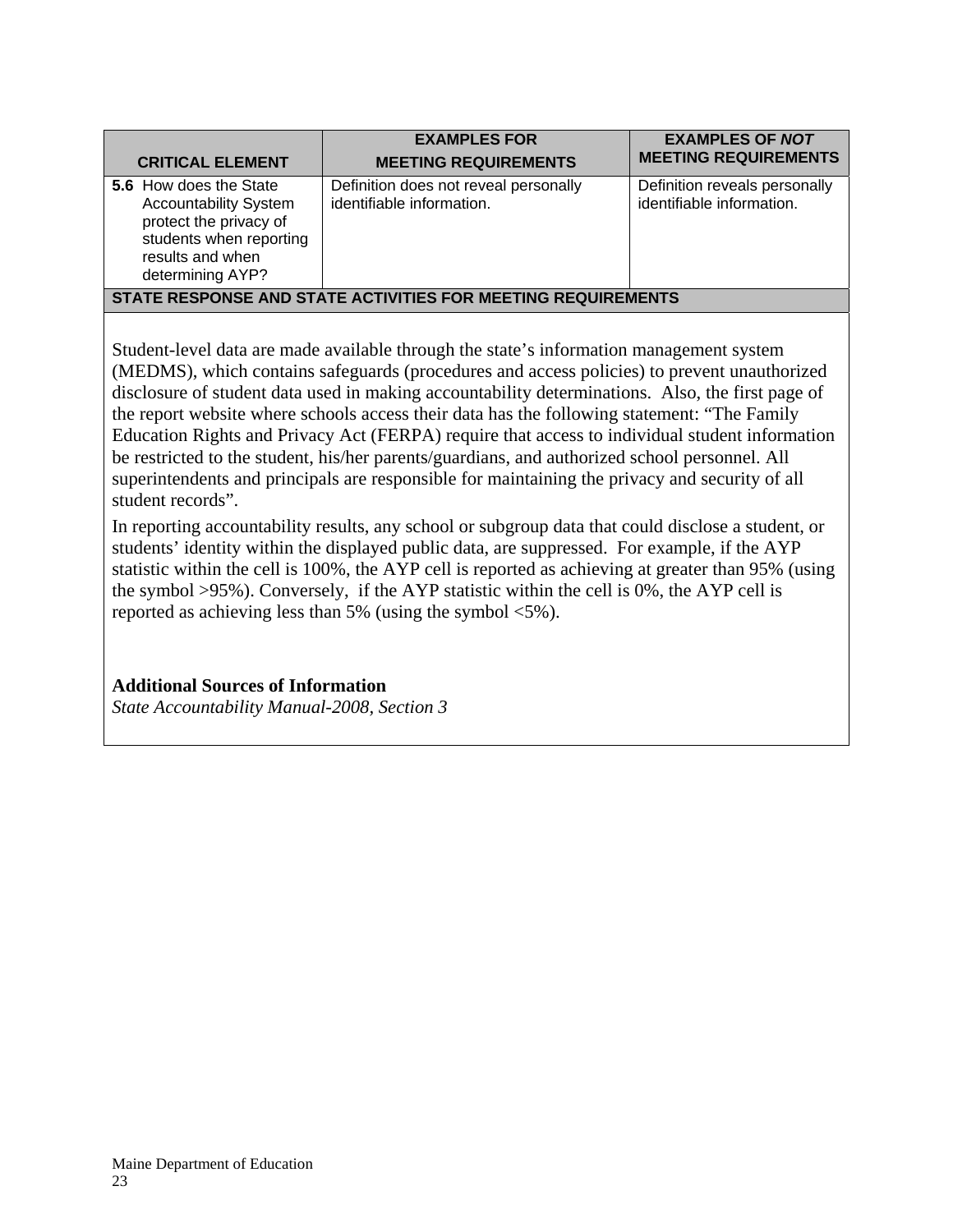| <b>CRITICAL ELEMENT</b>                                                                                            | <b>EXAMPLES FOR</b><br><b>MEETING REQUIREMENTS</b>                                                                                                          | <b>EXAMPLES OF NOT</b><br><b>MEETING</b><br><b>REQUIREMENTS</b>                                                                                    |
|--------------------------------------------------------------------------------------------------------------------|-------------------------------------------------------------------------------------------------------------------------------------------------------------|----------------------------------------------------------------------------------------------------------------------------------------------------|
| 6.1 How is the State's<br>definition of adequate<br>yearly progress based<br>primarily on academic<br>assessments? | Formula for AYP shows that decisions are<br>based primarily on assessments.<br>Plan clearly identifies which assessments<br>are included in accountability. | Formula for AYP shows that<br>decisions are based<br>primarily on non-academic<br>indicators or indicators other<br>than the State<br>assessments. |
| STATE RESPONSE AND STATE ACTIVITIES FOR MEETING REQUIREMENTS                                                       |                                                                                                                                                             |                                                                                                                                                    |

AYP determinations are based primarily on MeCAS data. The non-academic indicators are graduation rate for high schools (required by law) and average daily attendance rate for elementary/middle schools. The state does not use an indexing system or combine academic content areas into a single indicator.

| <b>Assessment</b>      | <b>Content Area</b> | <b>Grade Range</b> | <b>Used for AYP</b>                         |
|------------------------|---------------------|--------------------|---------------------------------------------|
| <b>MEA</b>             | Reading             | $3 - 8$            | <b>Yes</b>                                  |
| <b>MEA</b>             | <b>Mathematics</b>  | $3 - 8$            | Yes                                         |
| <b>MEA</b>             | Science             | 5,8                | N <sub>0</sub>                              |
| <b>MHSA</b>            | Reading             | 11                 | Yes                                         |
| <b>MHSA</b>            | <b>Mathematics</b>  | 11                 | Yes                                         |
| <b>MHSA</b>            | Writing             | 11                 | N <sub>0</sub>                              |
| <b>MHSA</b>            | Science             | 11                 | N <sub>0</sub>                              |
| <b>PSAT</b>            | All                 | $9 - 10$           | N <sub>0</sub>                              |
| <b>ACCESS of ELLs©</b> | All                 | $K-12$             | Yes for $1st$ year LEP (participation only) |
| <b>PAAP</b>            | Reading             | $3 - 8, 11$        | Yes                                         |
| <b>PAAP</b>            | <b>Mathematics</b>  | $3 - 8, 11$        | Yes                                         |
| <b>PAAP</b>            | Science             | $3 - 8, 11$        | N <sub>0</sub>                              |

# **MeCAS**

#### **Amendment approved September 19, 2008:**

#### **Science Assessments**

Beginning in Spring 2008, the high school science test will be the Maine High School Assessment (MHSA) science test.

## **Additional Sources of Information**

*State Accountability Manual-2008, Section 1*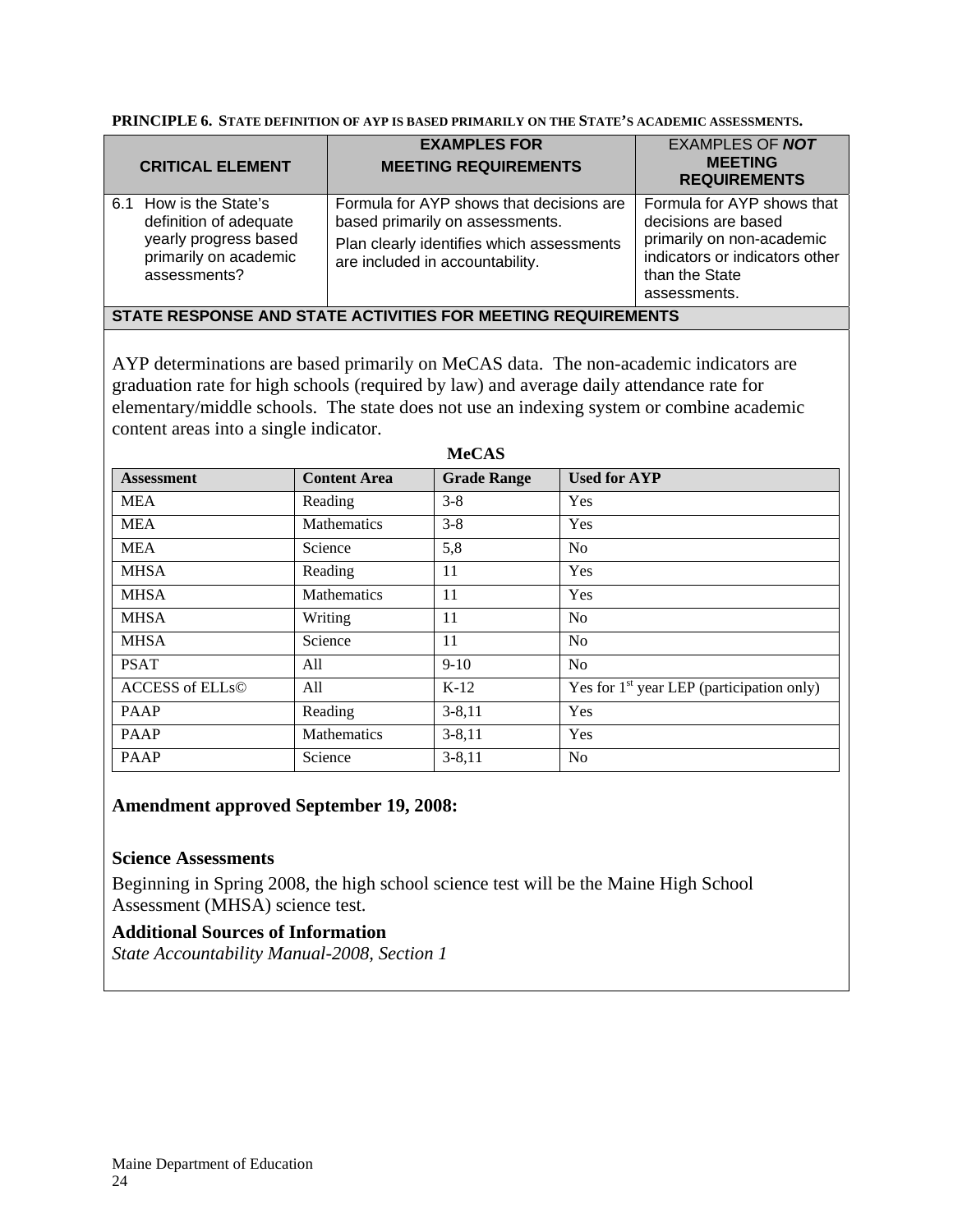#### **PRINCIPLE 7. STATE DEFINITION OF AYP INCLUDES GRADUATION RATES FOR PUBLIC HIGH SCHOOLS AND AN ADDITIONAL INDICATOR SELECTED BY THE STATE FOR PUBLIC MIDDLE AND PUBLIC ELEMENTARY SCHOOLS (SUCH AS ATTENDANCE RATES).**

|                                                                                       | <b>EXAMPLES FOR</b>                                                                                                                                                                                                                                                                                                                                                                                                                                                                                                                                                                                                                                      | <b>EXAMPLES OF</b>                                                                               |  |
|---------------------------------------------------------------------------------------|----------------------------------------------------------------------------------------------------------------------------------------------------------------------------------------------------------------------------------------------------------------------------------------------------------------------------------------------------------------------------------------------------------------------------------------------------------------------------------------------------------------------------------------------------------------------------------------------------------------------------------------------------------|--------------------------------------------------------------------------------------------------|--|
| <b>CRITICAL ELEMENT</b>                                                               | <b>MEETING REQUIREMENTS</b>                                                                                                                                                                                                                                                                                                                                                                                                                                                                                                                                                                                                                              | <b>NOT MEETING</b><br><b>REQUIREMENTS</b>                                                        |  |
| 7.1 What is the State<br>definition for the<br>public high school<br>graduation rate? | State definition of graduation rate:<br>• Calculates the percentage of students, measured from<br>the beginning of the school year, who graduate from<br>public high school with a regular diploma (not<br>including a GED or any other diploma not fully aligned<br>with the state's academic standards) in the standard<br>number of years; or,<br>• Uses another more accurate definition that has been<br>approved by the Secretary; and<br>• Must avoid counting a dropout as a transfer.<br>Graduation rate is included (in the aggregate) for AYP,<br>and disaggregated (as necessary) for use when applying<br>the exception clause to make AYP. | State definition of<br>public high school<br>graduation rate<br>does not meet<br>these criteria. |  |
| STATE RESPONSE AND STATE ACTIVITIES FOR MEETING REQUIREMENTS                          |                                                                                                                                                                                                                                                                                                                                                                                                                                                                                                                                                                                                                                                          |                                                                                                  |  |

For graduation rate for the class of 2008, Maine compared the number of students who entered ninth grade for the first time four years earlier in the fall of 2004 and received a "regular" diploma in 2008. For this calculation the denominator contains the cohort of all first time ninth graders from four years earlier plus all transfers into this cohort minus all transfers out (e.g. death, moving to another Maine school). The numerator contained only "regular" diploma recipients from the four year cohort. "Regular" diplomas include diplomas received by SWD students granted five/six years by their IEP, and Limited English Proficient (LEP) students granted five/six years as part of their documented Personal Learning Plans. In both of these cases the students met the requirements of the Maine *Learning Results*. These five/six year "regular" diploma recipients are tabulated separately allowing them to be extracted in order to produce a four-year cohort graduation rate. This approach satisfies both the NGA and NCLB graduation requirements while aligning with Maine's practice of allowing SWD and LEP students more than four years to meet Maine's "regular" diploma standards.

 Prior to 2008, Maine's calculation for the graduation rate for the years 04-05, 05-06 and 06- 07 were as follows:

- The numerator is the total graduates of year n.
- The denominator is the sum of the total graduates of year  $n +$  the sum of the total completers of year n plus the sum of Grade 12 dropouts of year  $n +$  the sum of Grade 11 dropouts of year  $n-1$  + the sum of Grade 10 dropouts of year n-2 + the sum of Grade 9 dropouts of year n-3

Graduates Year<sup>n</sup>

## **Additional Sources of Information**

*State Accountability Manual-2008, Section 3.1*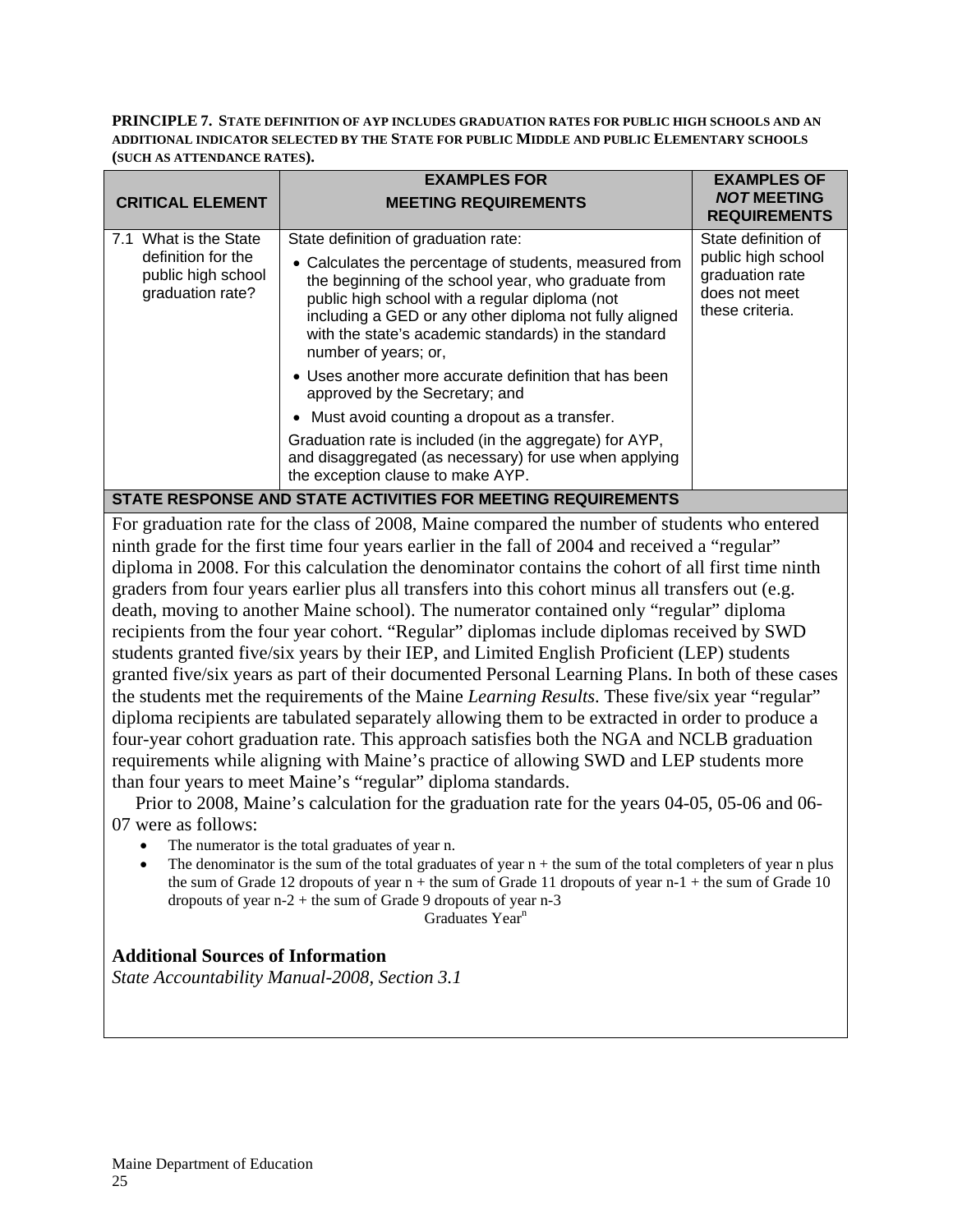| <b>CRITICAL ELEMENT</b>                                                                                                                                                                  | <b>EXAMPLES FOR</b><br><b>MEETING REQUIREMENTS</b>                                                                                                                                                                                                                                                                                                                                                          | <b>EXAMPLES OF NOT</b><br><b>MEETING</b><br><b>REQUIREMENTS</b>                                    |
|------------------------------------------------------------------------------------------------------------------------------------------------------------------------------------------|-------------------------------------------------------------------------------------------------------------------------------------------------------------------------------------------------------------------------------------------------------------------------------------------------------------------------------------------------------------------------------------------------------------|----------------------------------------------------------------------------------------------------|
| 7.2 What is the State's<br>additional academic<br>indicator for public<br>elementary schools for<br>the definition of AYP?<br>For public middle<br>schools for the definition<br>of AYP? | State defines the additional academic<br>indicators, e.g., additional State or locally<br>administered assessments not included in<br>the State assessment system, grade-to-<br>grade retention rates or attendance rates.<br>An additional academic indicator is<br>included (in the aggregate) for AYP, and<br>disaggregated (as necessary) for use when<br>applying the exception clause to make<br>AYP. | State has not defined an<br>additional academic<br>indicator for elementary and<br>middle schools. |
| STATE RESPONSE AND STATE ACTIVITIES FOR MEETING REQUIREMENTS                                                                                                                             |                                                                                                                                                                                                                                                                                                                                                                                                             |                                                                                                    |

The other academic indicator for elementary and middle schools is average daily attendance (ADA). Maine's long term goal is to achieve a 96% average daily attendance for all schools and subgroups at all grade levels. At the end of each school year, all schools are required to submit attendance data as outlined in annual Administrative Letters. Data from the ADA Reporting site is collected for grades K-12 (in the aggregate and by subgroups). Attendance rates are then calculated by dividing the aggregate, actual number of days in attendance (numerator), by the aggregate possible number of days in the given school year (denominator), then multiplied by 100 and rounded to the nearest whole number. Data is collected for all required NCLB subgroups.

# **Additional Sources of Information**

*State Accountability Manual-2008, Section 3* Administrative Letter #39, May 20, 2008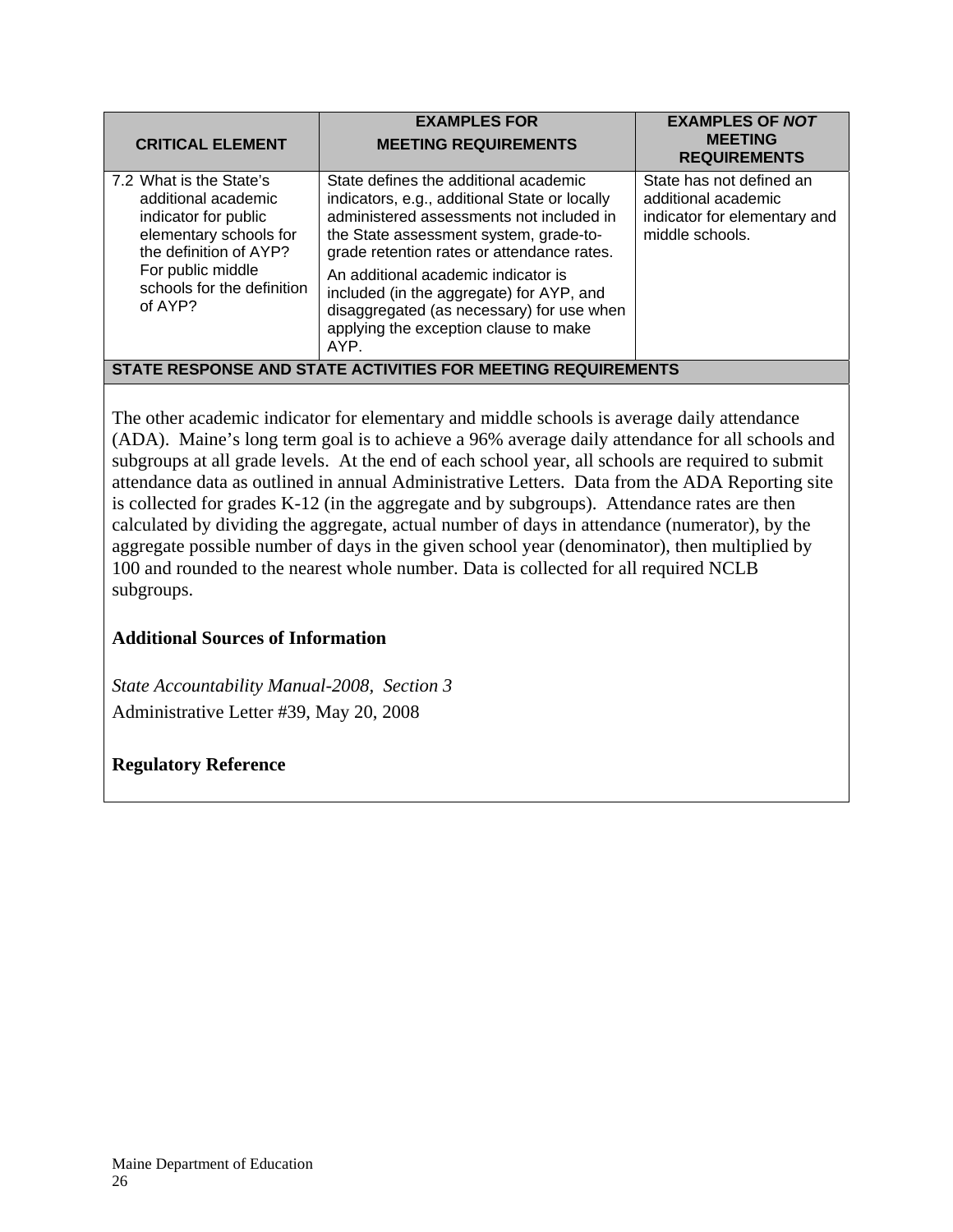| <b>CRITICAL ELEMENT</b>                                           | <b>EXAMPLES FOR</b><br><b>MEETING REQUIREMENTS</b>                                                                                                                                     | <b>EXAMPLES OF NOT</b><br><b>MEETING</b><br><b>REQUIREMENTS</b>                                       |  |
|-------------------------------------------------------------------|----------------------------------------------------------------------------------------------------------------------------------------------------------------------------------------|-------------------------------------------------------------------------------------------------------|--|
| 7.3 Are the State's<br>academic indicators<br>valid and reliable? | State has defined academic indicators that<br>are valid and reliable.<br>State has defined academic indicators that<br>are consistent with nationally recognized<br>standards, if any. | State has an academic<br>indicator that is not valid<br>and reliable.                                 |  |
|                                                                   |                                                                                                                                                                                        | State has an academic<br>indicator that is not<br>consistent with nationally<br>recognized standards. |  |
|                                                                   |                                                                                                                                                                                        | State has an academic<br>indicator that is not<br>consistent within grade<br>levels.                  |  |
| STATE RESPONSE AND STATE ACTIVITIES FOR MEETING REQUIREMENTS      |                                                                                                                                                                                        |                                                                                                       |  |

Maine requires all superintendents to make an annual report to the Commissioner that contains a full and complete submission of all educational statistics, including average daily attendance and graduation rate, required to be reported for the year ending June 30. The Commissioner provides reporting requirements and reporting elements through annual Administrative Letters so that all SAUs are reporting in a consistent manner. Each school administrative unit is required to complete and submit the web-based, Average Daily Attendance Reporting form for each school in their unit. Submission of this information provides the necessary student membership and attendance data for each school year in order to meet state and federal reporting requirements. The submission form provides for automatic calculation of ADA rate which is reliable.

The calculation of graduation rates for SAUs by the MDOE is based upon student data from the student information system (MEDMS). Each SAU is required to complete and submit graduation data for all high schools in their unit through the MEDMS online reporting system. To ensure accurate graduation rate reporting, the MDOE provides SAUs with uniform exit type codes.

# **Additional Sources of Information**

**Regulatory Reference**  MSRS 20-A Section 6151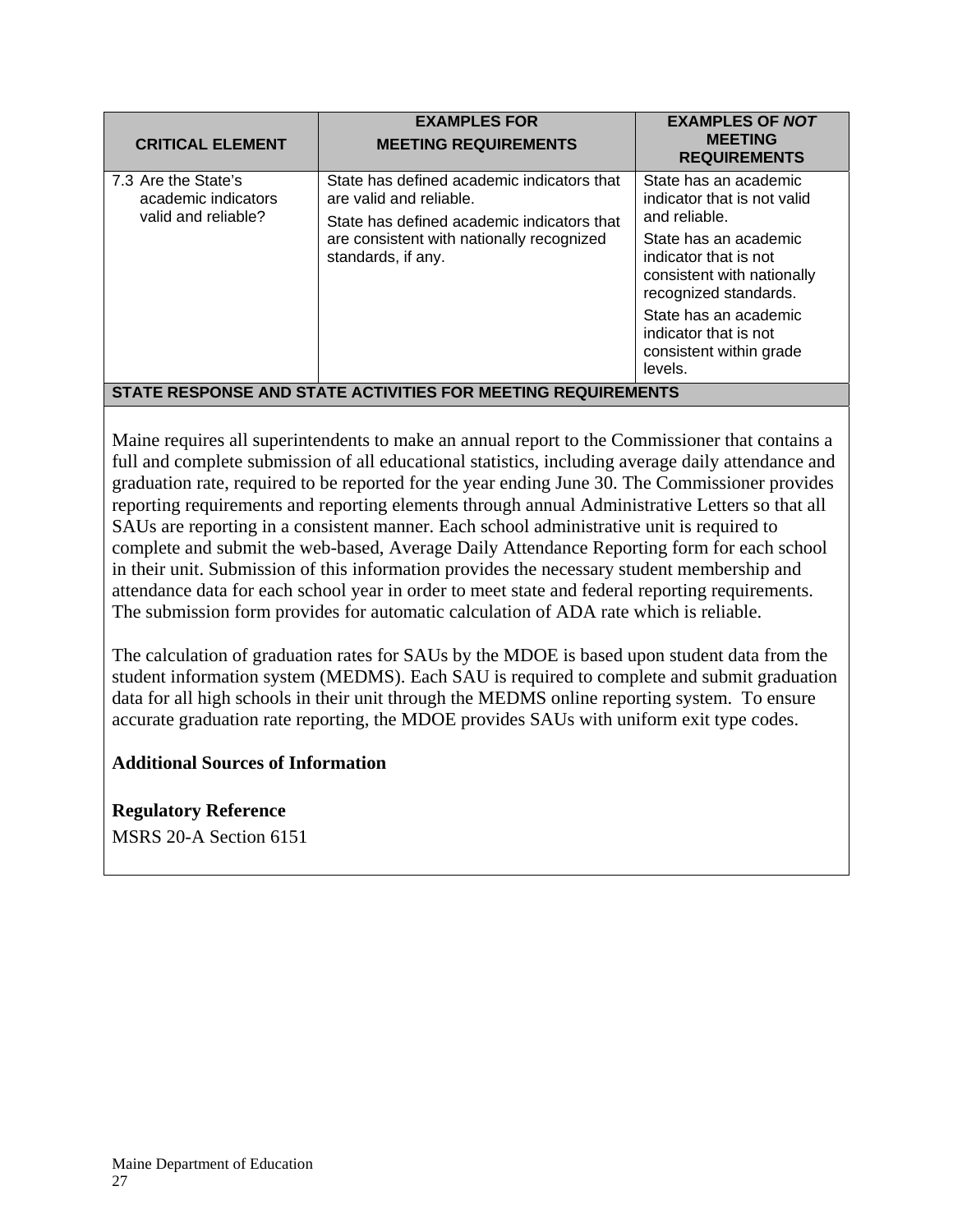**PRINCIPLE 8. AYP IS BASED ON READING/LANGUAGE ARTS AND MATHEMATICS ACHIEVEMENT OBJECTIVES.** 

| <b>CRITICAL ELEMENT</b>                                                                                                     | <b>EXAMPLES FOR</b><br><b>MEETING REQUIREMENTS</b>                                                                                                                                                                                                                  | <b>EXAMPLES OF NOT</b><br><b>MEETING</b><br><b>REQUIREMENTS</b>                                                                                                      |
|-----------------------------------------------------------------------------------------------------------------------------|---------------------------------------------------------------------------------------------------------------------------------------------------------------------------------------------------------------------------------------------------------------------|----------------------------------------------------------------------------------------------------------------------------------------------------------------------|
| 8.1 Does the state measure<br>achievement in<br>reading/language arts and<br>mathematics separately<br>for determining AYP? | State AYP determination for student<br>subgroups, public schools and LEAs<br>separately measures reading/language<br>arts and mathematics.<br>AYP is a separate calculation for<br>reading/language arts and mathematics<br>for each group, public school, and LEA. | State AYP determination for<br>student subgroups, public<br>schools and LEAs averages<br>or combines achievement<br>across reading/language<br>arts and mathematics. |
| STATE RESPONSE AND STATE ACTIVITIES FOR MEETING REQUIREMENTS                                                                |                                                                                                                                                                                                                                                                     |                                                                                                                                                                      |

Maine's decision logic for AYP determinations reflects the programming sequence used to produce results for reading and mathematics. Student-level proficiency determinations are made for each student's reading and mathematics achievement level. Aggregation logic and business rules are applied to ensure accountability results for reading and mathematics are made for each required subgroup, school, SAU, and the state as a whole. The aforementioned process is applicable to all MeCAS assessments (MEA, MHSA, PAAP) except the ACCESS for ELLs©.

## **Additional Sources of Information**

*State Accountability Manual-2008, Section 3.1*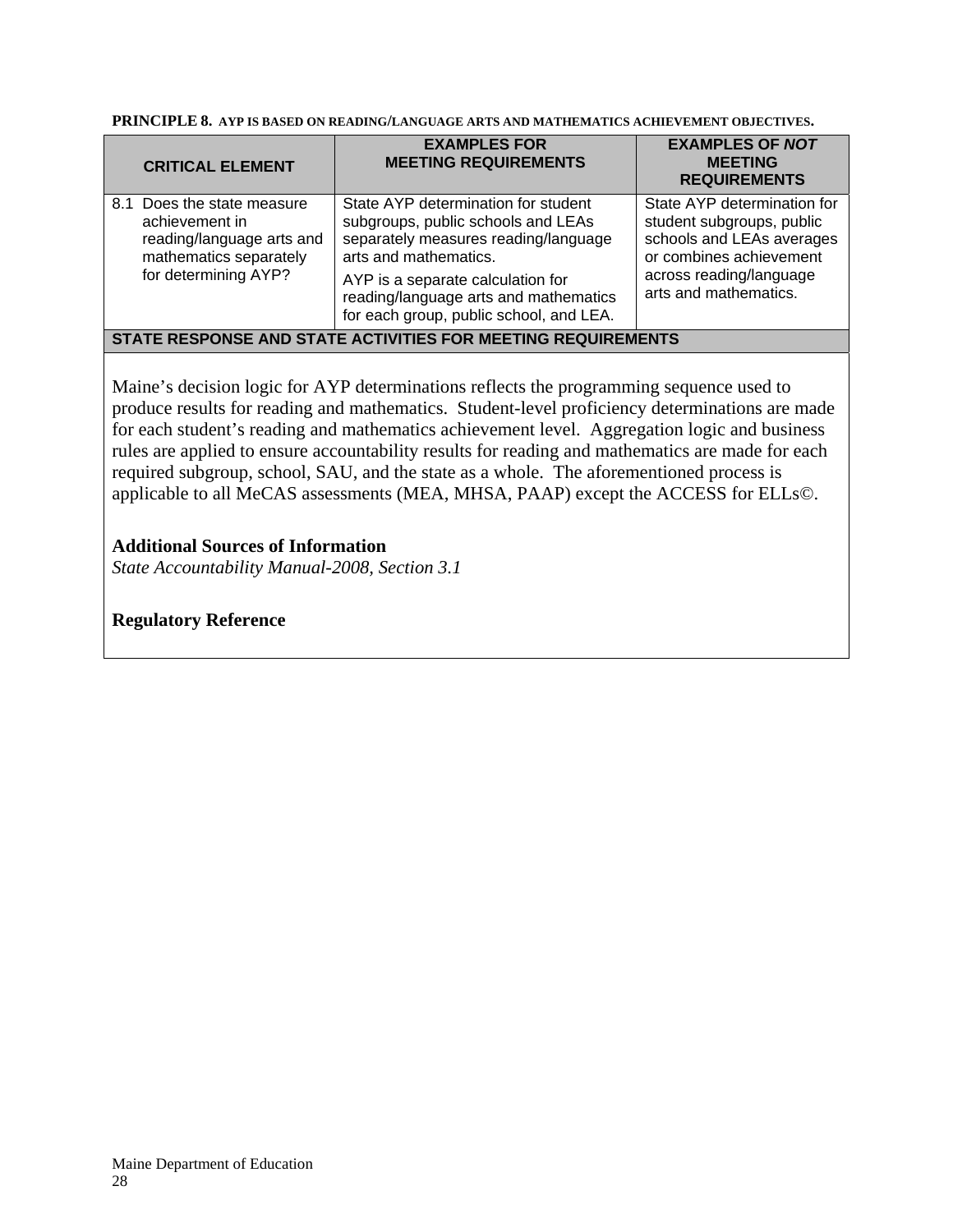#### **PRINCIPLE 9. STATE ACCOUNTABILITY SYSTEM IS STATISTICALLY VALID AND**

| <b>CRITICAL ELEMENT</b>                                                                      | <b>EXAMPLES FOR</b><br><b>MEETING REQUIREMENTS</b>                                                                                                                                                                                                                                                                                                                                                                                                                                                                                            | <b>EXAMPLES OF NOT MEETING</b><br><b>REQUIREMENTS</b>                                                                                                                                                                                                                                                                                                                                                                                                                    |
|----------------------------------------------------------------------------------------------|-----------------------------------------------------------------------------------------------------------------------------------------------------------------------------------------------------------------------------------------------------------------------------------------------------------------------------------------------------------------------------------------------------------------------------------------------------------------------------------------------------------------------------------------------|--------------------------------------------------------------------------------------------------------------------------------------------------------------------------------------------------------------------------------------------------------------------------------------------------------------------------------------------------------------------------------------------------------------------------------------------------------------------------|
|                                                                                              |                                                                                                                                                                                                                                                                                                                                                                                                                                                                                                                                               |                                                                                                                                                                                                                                                                                                                                                                                                                                                                          |
| 9.1 How do AYP<br>determinations meet the<br>State's standard for<br>acceptable reliability? | State has defined a method for determining<br>an acceptable level of reliability (decision<br>consistency) for AYP decisions.<br>State provides evidence that decision<br>consistency is (1) within the range deemed<br>acceptable to the State, and (2) meets<br>professional standards and practice.<br>State publicly reports the estimate of<br>decision consistency, and incorporates it<br>appropriately into accountability decisions.<br>State updates analysis and reporting of<br>decision consistency at appropriate<br>intervals. | State does not have an acceptable<br>method for determining reliability<br>(decision consistency) of<br>accountability decisions, e.g., it<br>reports only reliability coefficients<br>for its assessments.<br>State has parameters for<br>acceptable reliability; however, the<br>actual reliability (decision<br>consistency) falls outside those<br>parameters.<br>State's evidence regarding<br>accountability reliability (decision<br>consistency) is not updated. |

# STATE RESPONSE AND STATE ACTIVITIES FOR MEETING REQUIREMENTS

The MeCAS fully meets an acceptable level of reliability and validity consistent with nationally recognized standards (AERA/NCME/APA, 1999) and has met the requirements of the Peer Review Guidance. Data from the MeCAS is used. Maine attempts to reduce the possibility of errors step by step. All public schools and SAUs give the regular administration of the MEA or MHSA at the same time under the same conditions. Assessment training workshops are held across the state to ensure uniform test administration. Workshop materials are updated and provided to schools on the MDOE website. The state also has a process for investigating possible test security breaches and conditions which could result in invalid scores. School administrators are required to sign assurances that the standardized procedures were actually followed.

The state's accountability manual (Section 4) applies an analytical framework to evaluate empirically the accountability results. This framework examines accountability ratings, compares the performance of Title I vs. non-Title I schools, new schools to accountability, and different school configurations for the current year. Multiple years worth of data are used to evaluate trends for the aforementioned groups (also done for SAUs and the state as a whole). Further, data are disaggregated at the subgroup level to fully understand the performance of subpopulations within the school, SAU, and state. This allows Maine to better understand how averaging and confidence intervals used in the system are mitigating the impact of sampling error on accountability determinations.

# **Additional Sources of Information**

*State Accountability Manual-2008, Section 4 MeCAS Technical Manual-2008*; Part I MEA; Part II MHSA; Part III PAAP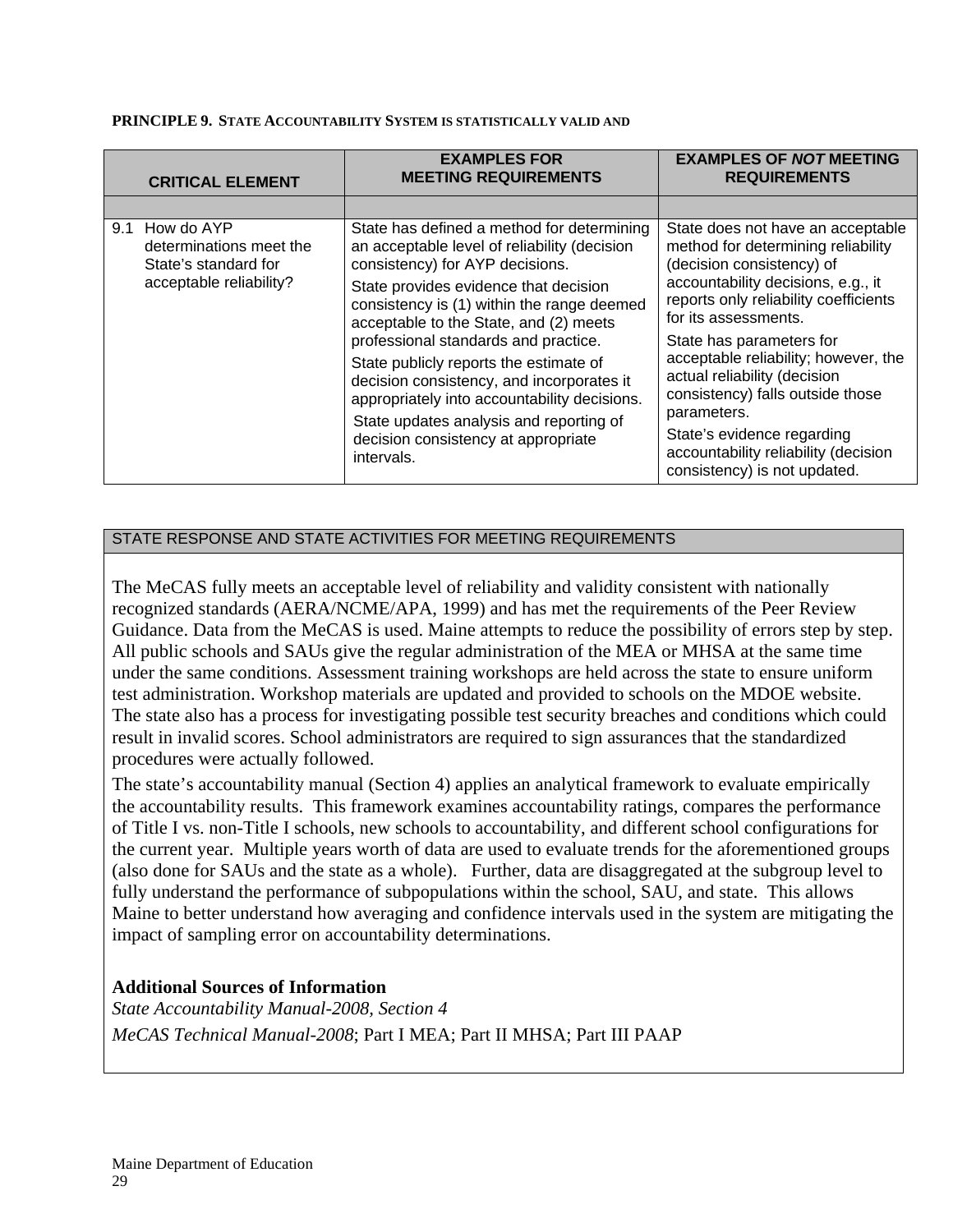|                                                              | <b>CRITICAL ELEMENT</b>                                                           | <b>EXAMPLES FOR</b><br><b>MEETING REQUIREMENTS</b>                                                      | <b>EXAMPLES OF NOT</b><br><b>MEETING REQUIREMENTS</b>                                |
|--------------------------------------------------------------|-----------------------------------------------------------------------------------|---------------------------------------------------------------------------------------------------------|--------------------------------------------------------------------------------------|
|                                                              | <b>9.2</b> What is the State's<br>process for making valid<br>AYP determinations? | State has established a process for<br>public schools and LEAs to appeal an<br>accountability decision. | State does not have a<br>system for handling appeals<br>of accountability decisions. |
| STATE RESPONSE AND STATE ACTIVITIES FOR MEETING REQUIREMENTS |                                                                                   |                                                                                                         |                                                                                      |

The MDOE implements quality controls to ensure that AYP reporting is accurate. SAUs/schools may appeal accountability data and/or MDOE's determination that the school or SAU did not make AYP during the defined period. The aggrieved party must adhere to the procedural guidelines set forth with the State Accountability Manual, Section 4. MDOE notifies schools/SAUs that it does not allow schools/SAUs to appeal once the appeals window closes and the final list is completed and made public. A final determination on the status of the appeal shall be made prior to the beginning of the subsequent school year.

## **Additional Sources of Information**

*State Accountability Manual-2008, Section 4 (appeal process)*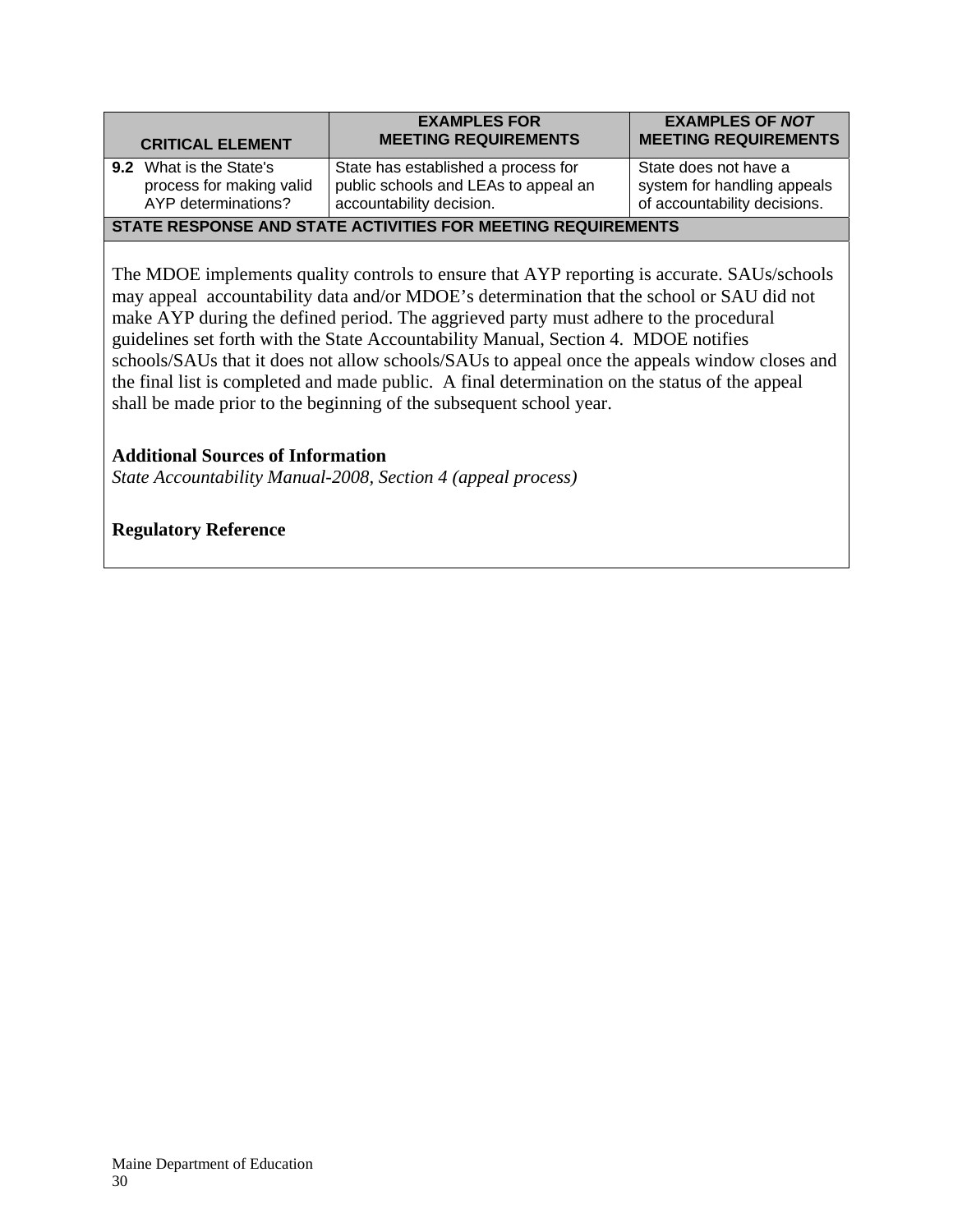| <b>CRITICAL ELEMENT</b>                                                                                                    | <b>EXAMPLES FOR</b><br><b>MEETING REQUIREMENTS</b>                                                                                                                                     | <b>EXAMPLES OF NOT</b><br><b>MEETING REQUIREMENTS</b>                                                                                                                                                        |  |
|----------------------------------------------------------------------------------------------------------------------------|----------------------------------------------------------------------------------------------------------------------------------------------------------------------------------------|--------------------------------------------------------------------------------------------------------------------------------------------------------------------------------------------------------------|--|
| 9.3 How has the State<br>planned for incorporating<br>into its definition of AYP<br>anticipated changes in<br>assessments? | State has a plan to maintain continuity in<br>AYP decisions necessary for validity<br>through planned assessment changes,<br>and other changes necessary to comply<br>fully with NCLB. | State's transition plan<br>interrupts annual<br>determination of AYP.<br>State does not have a plan<br>for handling changes: e.g., to<br>its assessment system, or<br>the addition of new public<br>schools. |  |
|                                                                                                                            | State has a plan for including new public<br>schools in the State Accountability<br>System.                                                                                            |                                                                                                                                                                                                              |  |
|                                                                                                                            | State has a plan for periodically<br>reviewing its State Accountability<br>System, so that unforeseen changes can<br>be quickly addressed.                                             |                                                                                                                                                                                                              |  |
| STATE RESPONSE AND STATE ACTIVITIES FOR MEETING REQUIREMENTS                                                               |                                                                                                                                                                                        |                                                                                                                                                                                                              |  |

Maine is planning to implement the New England Comprehensive Assessment Program (NeCAP) into its assessment framework. For SY2008-2009, accountability determinations will not be impacted because the changes in the assessment system do not take place until SY2009- 2010. Thus, the manner by which subgroups, schools, SAUs, and the state make AYP determinations will remain consistent with prior years.

Maine's *Quality Assurance Plan-Transitions to 2010* scheduled for final approval by the Commissioner will include provisions to address changes in the assessment system (use of NeCAP results) that directly impact AYP determinations. Maine does not plan to "restart the clock" for school improvement. Implementation of the aforementioned plan this spring will allow for operational details to be finalized in the current (2008-09) school year.

# **Additional Sources of Information**

*State Accountability Manual-2008*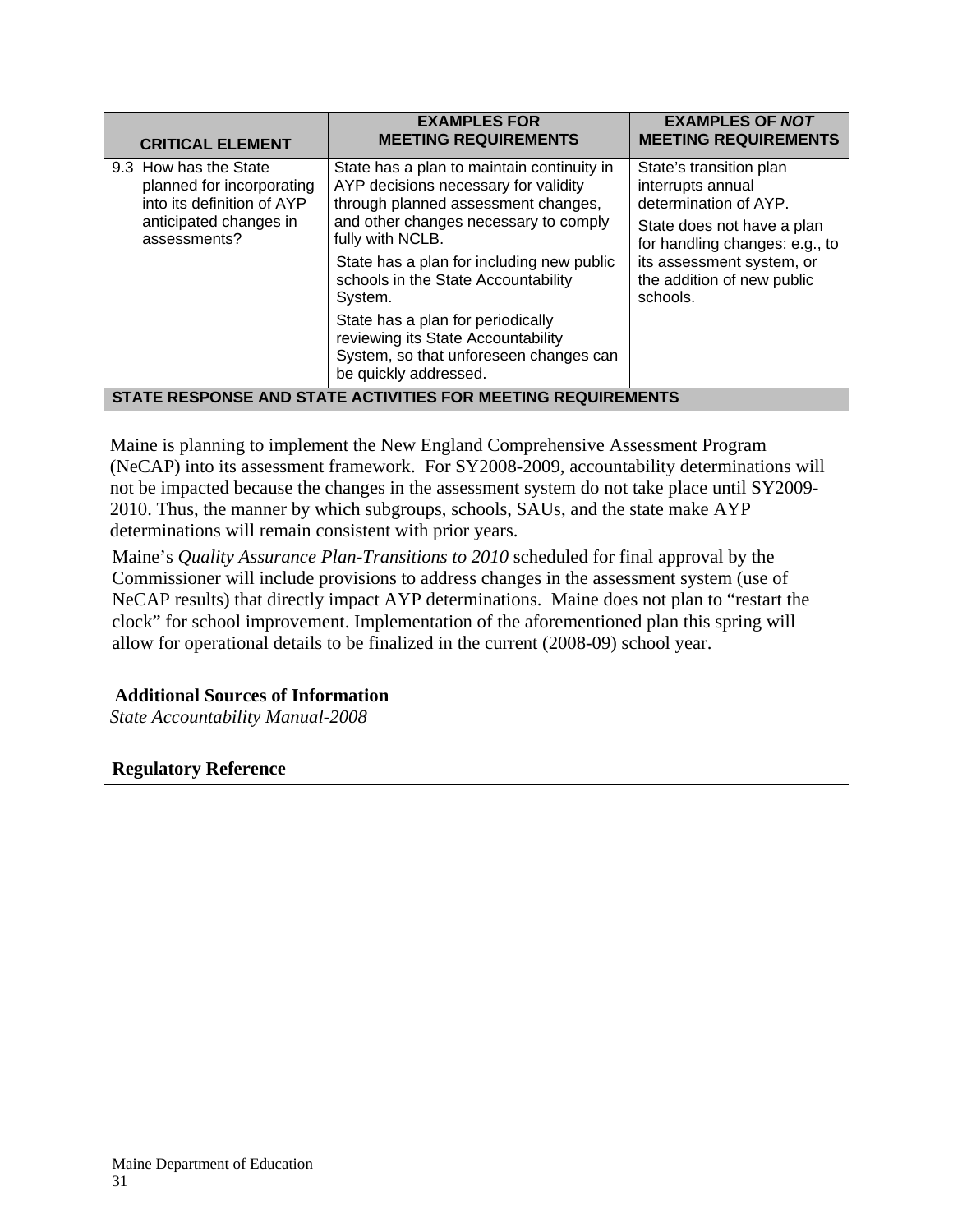**PRINCIPLE 10. IN ORDER FOR A PUBLIC SCHOOL OR LEA TO MAKE AYP, THE STATE ENSURES THAT IT ASSESSED AT LEAST 95% OF THE STUDENTS ENROLLED IN EACH SUBGROUP.** 

| <b>CRITICAL ELEMENT</b>                                                                                                                           | <b>EXAMPLES FOR</b><br><b>MEETING REQUIREMENTS</b>                                                                                                                                                                                                                                                                                               | <b>EXAMPLES OF NOT</b><br><b>MEETING REQUIREMENTS</b>                                                                                                                                                                                 |
|---------------------------------------------------------------------------------------------------------------------------------------------------|--------------------------------------------------------------------------------------------------------------------------------------------------------------------------------------------------------------------------------------------------------------------------------------------------------------------------------------------------|---------------------------------------------------------------------------------------------------------------------------------------------------------------------------------------------------------------------------------------|
| 10.1 What is the State's<br>method for calculating<br>participation method<br>rates in the State<br>assessments for use in<br>AYP determinations? | State has a procedure to determine the<br>number of absent or untested students<br>(by subgroup and aggregate).<br>State has a procedure to determine the<br>denominator (total enrollment) for the<br>95% calculation (by subgroup and<br>aggregate).<br>Public schools and LEAs are held<br>accountable for reaching the 95%<br>assessed goal. | The state does not have a<br>procedure for determining<br>the rate of students<br>participating in statewide<br>assessments.<br>Public schools and LEAs are<br>not held accountable for<br>testing at least 95% of their<br>students. |
| STATE RESPONSE AND STATE ACTIVITIES FOR MEETING REQUIREMENTS                                                                                      |                                                                                                                                                                                                                                                                                                                                                  |                                                                                                                                                                                                                                       |

The MDOE requires a 95% participation rate in the MeCAS assessments. The numerator for determining participation rate is the number of students taking the test; the denominator is the number of students enrolled on the first day of testing. Participation rates are calculated by aggregating the number of valid test-takers who responded to at least one item/task on the applicable MeCAS assessment (numerator) divided by the number of valid test-takers that should have participated based upon MEDMS enrollment data. Resultant values are then multiplied by 100 and rounded to the nearest whole number. Business rules and applicable decision logic ensures aggregation at the subgroup, school, SAU, and state-level are made separately for reading and mathematics. A series of pre- and post production data reviews (some are in the form of internal audits) are implemented to detect anomalies, systematic exclusions, and entities with unacceptable levels of participation. Meaning, the state requires all students to participate in the MeCAS and does not authorize the systematic exclusion from, removal of, limiting access to the MeCAS assessments.

# **Additional Sources of Information**

*State Accountability Manual-2008 Section 3 (reference computational process & Section 4)*